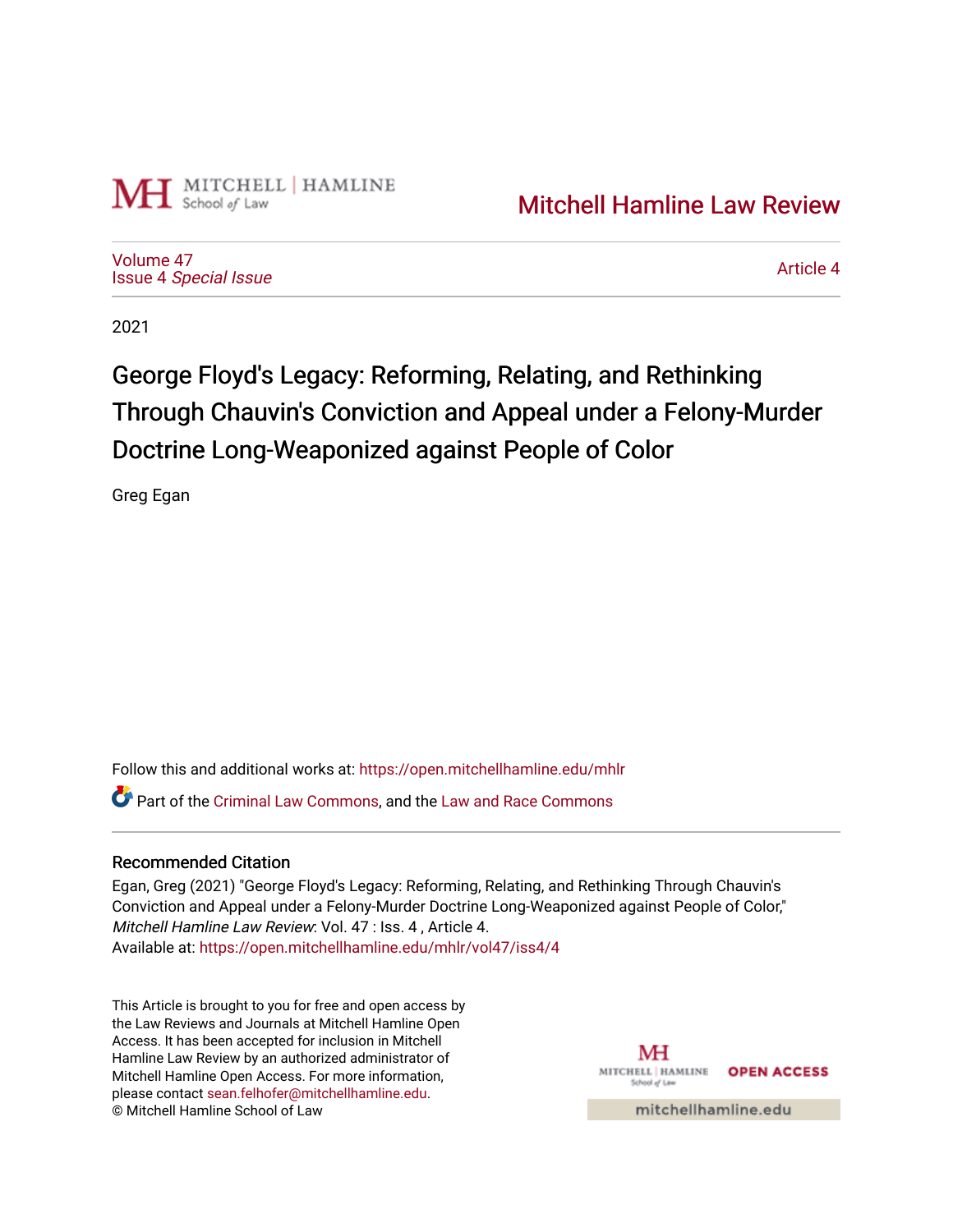## GEORGE FLOYD'S LEGACY: REFORMING, RELATING, AND RETHINKING THROUGH CHAUVIN'S CONVICTION AND APPEAL UNDER A FELONY-MURDER DOCTRINE LONG-WEAPONIZED AGAINST PEOPLE OF COLOR

#### Greg Egan[†](#page-1-0)

## I. INEQUITY AND EVOLUTION: HOW POLICE USE OF FORCE AND THE FELONY-MURDER DOCTRINE ARE POISED TO CHANGE ON THE ONE-YEAR ANNIVERSARY OF GEORGE FLOYD'S DEATH

Minnesota's second-degree felony-murder statute represents a unique and creative charging mechanism that affords wide discretion to prosecutors. This makes it ripe for inequitable application. It is the most serious charge brought against George Floyd's killer, Derek Chauvin.<sup>[1](#page-1-1)</sup> Prosecutors can find novel ways to charge felony-murder for almost any unintended death, and they often use it in cases where they also allege homicidal intent. At the same time, it is a charge prosecutors can find plausible justification not to bring in most cases. This wide discretion provides leverage to prosecutors in plea negotiations. Plea negotiations can work to the benefit of defendants who are initially charged with seconddegree intentional murder by affording them the opportunity to plead down to felony-murder, which carries less than half the guideline sentence.<sup>[2](#page-1-2)</sup> This wide charging discretion also has the potential to unfairly elevate crimes that should have been charged as manslaughter, third-degree murder, or other lesser offenses. The discretion can entail a twenty-fold inflation in sentencing over the charges on which it is commonly predicated.<sup>[3](#page-1-3)</sup> For these

111

<span id="page-1-0"></span><sup>†.</sup> The Author is a veteran felony trial attorney in the office of the Ramsey County Public Defender and an adjunct professor at Mitchell Hamline School of Law. He thanks Anne Bolgert, Abbie Maier, and Andrew Selva not only for their tireless work as research assistants, but also for their thoughtful analytical insight. The author also thanks Sam Brower.

<span id="page-1-1"></span><sup>1.</sup> Complaint at 1, State v. Chauvin, No. 27-CR-20-12646 (Hennepin Cnty. Dist. Ct. 2020).

<span id="page-1-2"></span><sup>2.</sup> Sentencing guidelines provide for 306 months for intentional second-degree murder and 150 months for second-degree felony-murder for an offender with no criminal history. MINNESOTA SENTENCING GUIDELINES GRID § 4.A (MINNESOTA SENTENCING GUIDELINES COMMISSION 2020). There are recent Minnesota cases where even defendants indicted for first-degree premeditated murder were allowed to plead all the way down to second-degree felony-murder. See infra Section II.B.

<span id="page-1-3"></span><sup>3</sup>. Compare MINN. STAT. § 609.66(1)(a) (2020) (providing for a two-year statutory maximum penalty for reckless or unlawful intentional discharge of a firearm), with MINN. STAT. § 609.19(2) (2020) (providing for a forty-year statutory maximum for second-degree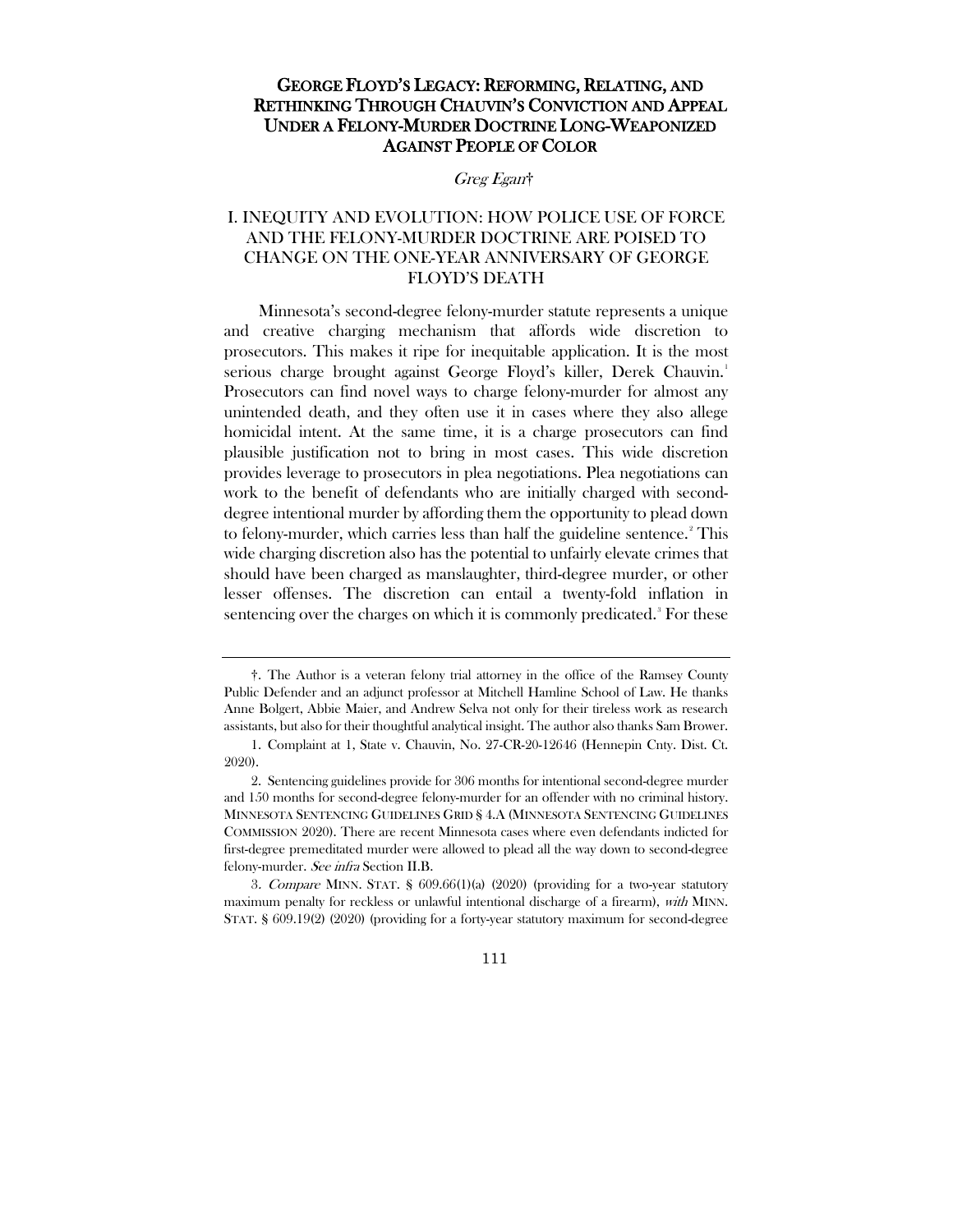reasons, the charging and disposition of felony-murder cases reveal much about racial disparities in the larger criminal justice system.

The felony-murder doctrine is frequently weaponized against people of color, while prosecutors and judges allow White defendants to exploit the doctrine to their benefit. Killings by peace officers magnify the disparity; officers who should be charged with felony-murder instead face reduced charges, or more frequently, no charges at all.[4](#page-2-0) The victim's and the killer's race matter, both in police killings and in the broader application of the felony-murder doctrine. This context allows for an informed assessment of the evolution Minnesota and the world have undergone in the year since George Floyd's killing. It also provides a framework for an analysis of the inevitable appeal of Chauvin's convictions and the implications this may have on reform or abolition of the felony-murder doctrine. It situates this prosecution within the affected community as it moves forward through reform, growth, and unity.

Section II of this Article analyzes sentencings, plea negotiations, convictions, and charging under Minnesota's felony-murder doctrine across race, buttressing statistics with examples and exposing racial inequities in the way the felony-murder doctrine is deployed. Section III provides a legal analysis of the case against Philando Castile's killer, Jeronimo Yanez. While the world applauded the second-degree manslaughter charge against Yanez, the case was actually ripe for felony-murder charging. This section juxtaposes the Yanez case with a more obscure shooting by a defendant of color who was not a peace officer, illustrating that a killing by a peace officer can be more egregious, yet not result in charges of the level faced by a lay person of color. Section IV exposes how Minnesota peace officers who kill have, until now, rarely been prosecuted at any level. It provides a brief overview of the only other four prosecuted Minnesota police killings in recent memory, reconciling these cases with larger trends and accounting for race. The section weighs the implications of Chauvin's appeal of his convictions against the broader historical abuses of the felony-murder doctrine. It analyzes the impact these legal proceedings have on public

felony-murder). Relative to statutory maximum comparisons, the disparities are generally less pronounced when it comes to guideline sentences for common predicate felonies. But they are still marked. An offender with a criminal history score of zero faces a guideline sentence of twenty-one months for second-degree assault and 150 months for second-degree felonymurder. MINNESOTA SENTENCING GUIDELINES GRID § 4.A (MINNESOTA SENTENCING GUIDELINES COMMISSION 2020). A guideline sentence for an offender with no criminal history who is convicted of unlawful discharge of a firearm is probation. Id.

<span id="page-2-0"></span><sup>4</sup>. See infra Section IV.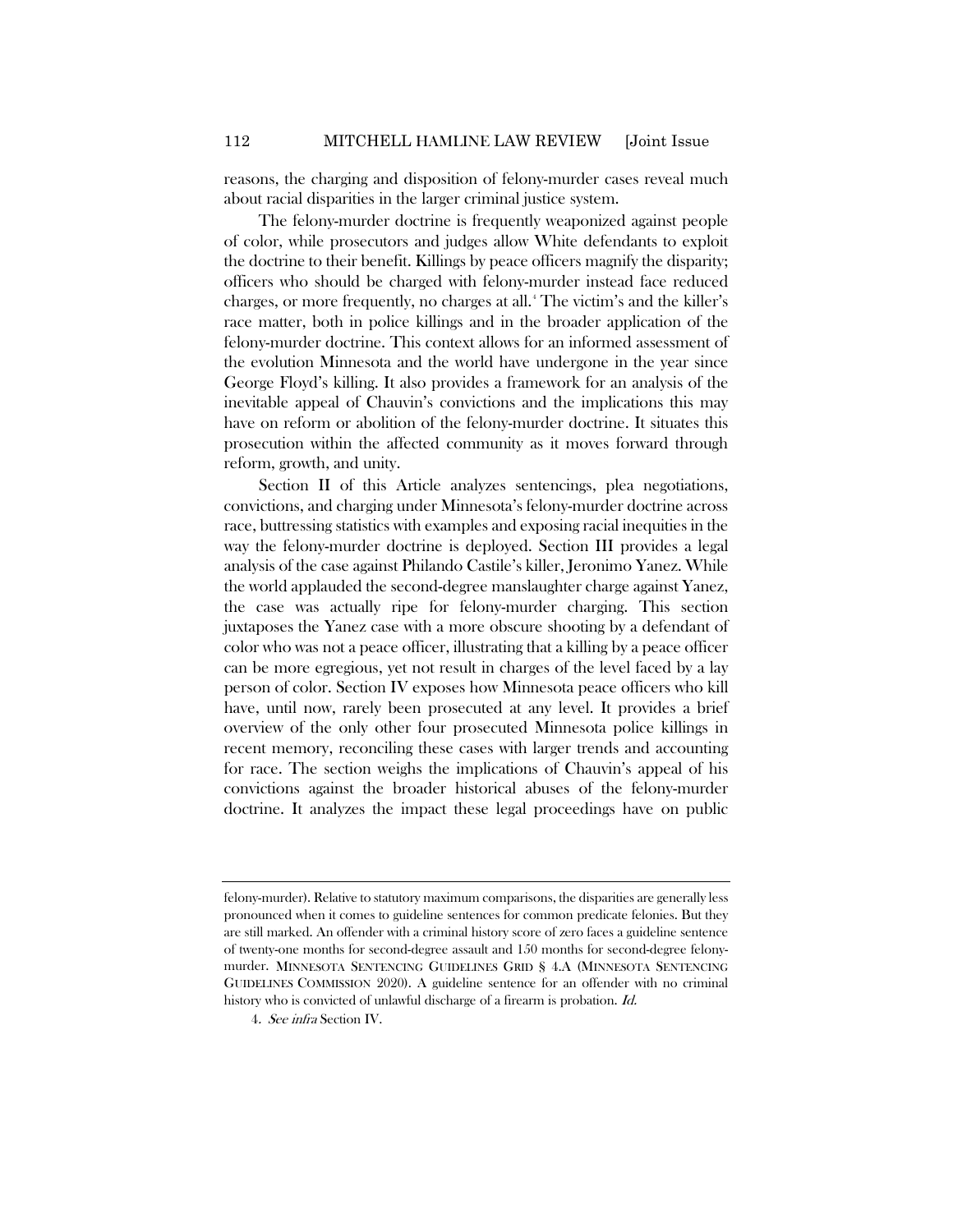policy and recognizes their symbolic and social power, which reframes the hurt, the hope, and the heart of the Twin Cities community.<sup>[5](#page-3-0)</sup>

### II. THE COLOR OF INJUSTICE: RACIAL DISPARITIES IN CHARGING AND DISPOSITION OF SECOND-DEGREE FELONY-MURDER CASES

<span id="page-3-5"></span>Defendants of color have different outcomes under the felony-murder doctrine than White defendants. When defendants of color are charged with more serious murder counts, they are less likely to be afforded the opportunity to plead down to second-degree felony-murder.[6](#page-3-1) Defendants of color are more often convicted of the most serious charge when the top count is second-degree felony-murder.[7](#page-3-2) They are statistically more likely to be convicted in general and are often sentenced more harshly upon conviction.[8](#page-3-3) Individual cases across demographics fortify these statistical trends, making it clear that the felony-murder doctrine has long been weaponized against people of color, while representing a relatively lenient alternative for White defendants.

The statistics relied upon in this Article were drawn from a set of all second-degree felony-murder convictions sentenced from 2012 through 2018 in Ramsey and Hennepin counties, where St. Paul and Minneapolis are respectively located. [9](#page-3-4) The data set includes offenders who initially faced lesser or greater charges, so long as the conviction was ultimately for seconddegree felony-murder. The statistical set includes cases that were resolved through guilty pleas as well as trial convictions. The data include the length of sentences, alongside the guideline sentences. Offender age, gender, and race are also included. This data set reveals much about the deployment, effect, and backdrop of Minnesota's felony-murder rule in perpetuating racial inequities.

#### A. Racially Disparate Sentencings

Sentencing statistics across race expose disparities in the application of the felony-murder doctrine. White defendants sentenced to second-degree

<span id="page-3-0"></span><sup>5.</sup> The Twin Cities is a colloquialism referring to the greater Minneapolis and Saint Paul metropolitan region, generally. For the purposes of this Article, Twin Cities refers to Ramsey and Hennepin counties where the data was gathered from.

<span id="page-3-4"></span><span id="page-3-3"></span><span id="page-3-2"></span><span id="page-3-1"></span><sup>6.</sup> MINNESOTA SENTENCING GUIDELINES COMMISSION, 2<sup>ND</sup> DEGREE MURDER, § 609.19, SUBD. 2(1): SENTENCED 2012–2018 (2020) (on file with author).

<sup>7</sup>. Id.

<sup>8</sup>. Id.

<sup>9</sup>. Id.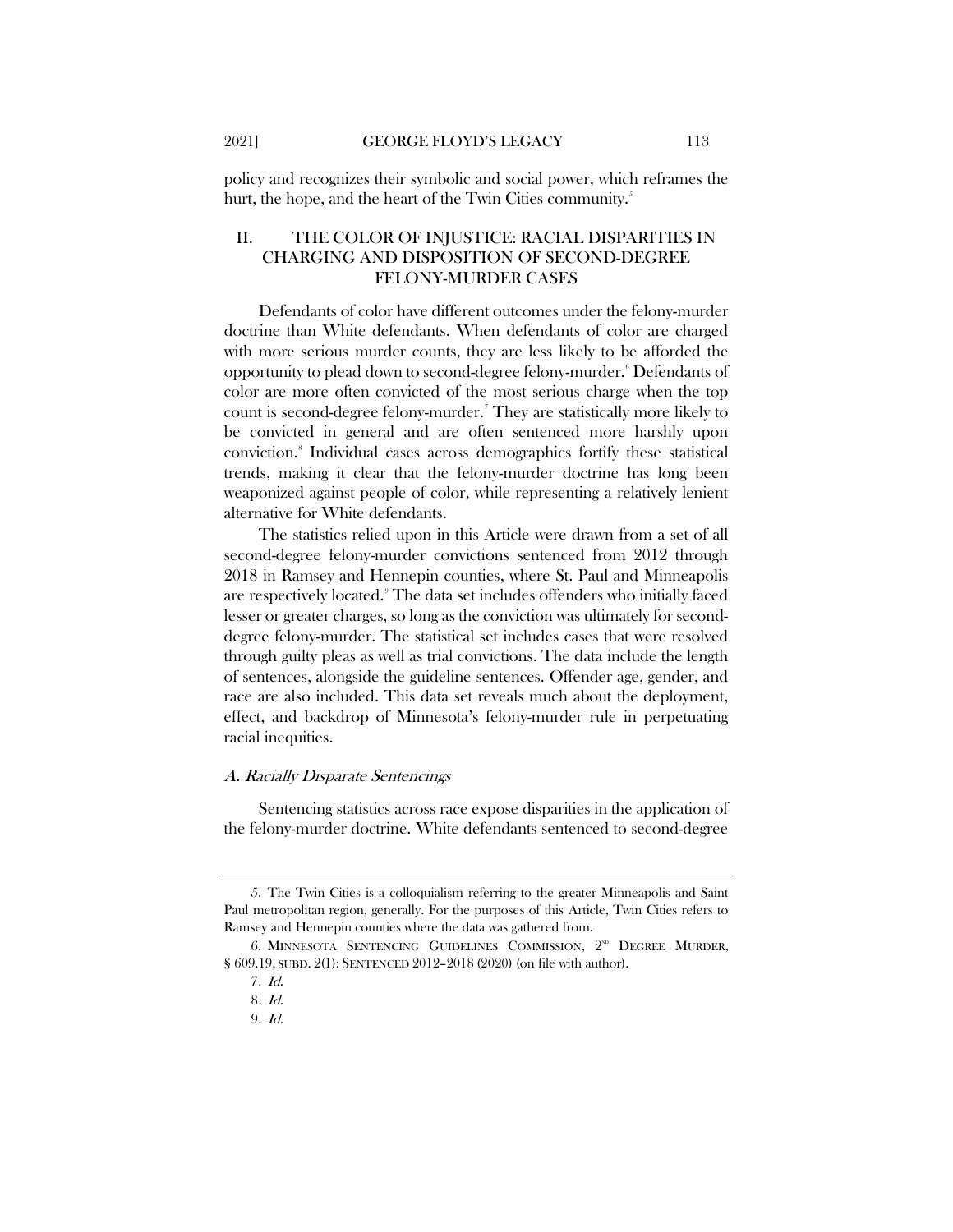felony-murder in Ramsey and Hennepin counties from 2012 to 2018 were two-and-a-half times more likely to receive a shorter-than-guideline sentence relative to a longer-than-guideline sentence.<sup>[10](#page-4-0)</sup> Meanwhile, defendants of color received mitigated and aggravated sentencing departures at roughly the same rate.<sup>11</sup> Judges gave reduced sentences to White defendants 25 percent of the time, compared to 16 percent for defendants of color.<sup>[12](#page-4-2)</sup> One White defendant was sentenced to a mere five years for his involvement in a drug deal where the victim was shot to death. [13](#page-4-3) While the defendant did not fire the fatal shots, he was also armed.<sup>[14](#page-4-4)</sup>

This disparity is also manifested by cases involving White defendants committing egregious crimes but receiving guideline sentences, instead of the aggravated sentences that similarly-situated defendants of color frequently receive. Even after hearing all the gruesome evidence during a jury trial of a White defendant who tortured his girlfriend to death, a sentencing judge ordered a guideline range sentence.<sup>[15](#page-4-5)</sup> The defendant had beaten the victim over her entire body.[16](#page-4-6) There were scrapes and scratches on her arms and knees, likely from her attempt to crawl away.<sup>[17](#page-4-7)</sup> The defendant fractured her neck before ultimately choking her to death.<sup>[18](#page-4-8)</sup> He admitted to choking her the night before as well. <sup>[19](#page-4-9)</sup> If ever a case warranted an aggravated sentencing departure, this one did. However, the White defendant was given a guideline-range sentence.<sup>[20](#page-4-10)</sup>

Even when an aggravated sentence is arguably warranted for a defendant of color, $2<sup>1</sup>$  it can still be disproportionately harsh and glaringly out

14. Id. at 2–3.

<span id="page-4-9"></span><span id="page-4-8"></span><span id="page-4-7"></span>19. Like the trial judge, who exercised relative leniency at sentencing, prosecutors were lenient to this White defendant by declining to seek an indictment under the domestic abuse provision of the first-degree murder statute. MINN. STAT. § 609.185(a)(6) (2010) (providing for culpability when an actor "causes the death of a human being while committing domestic abuse, when the perpetrator has engaged in a past pattern of domestic abuse . . . and the death occurs under circumstances manifesting an extreme indifference to human life").

<sup>10</sup>. Id.

<sup>11</sup>. Id.

<sup>12</sup>. Id.

<span id="page-4-3"></span><span id="page-4-2"></span><span id="page-4-1"></span><span id="page-4-0"></span><sup>13.</sup> Felony Criminal Complaint at 2–4, State v. Sjostrand, No. 62-CR-18-219 (Ramsey Cnty. Dist. Ct. 2012).

<span id="page-4-6"></span><span id="page-4-5"></span><span id="page-4-4"></span><sup>15.</sup> Felony Criminal Complaint at 2, State v. Manney, No. 27-CR-11-16860 (Ramsey Cnty. Dist. Ct. 2012).

<sup>16</sup>. Id.

<sup>17</sup>. Id.

<sup>18</sup>. Id.

<span id="page-4-11"></span><span id="page-4-10"></span><sup>20.</sup> MINNESOTA SENTENCING GUIDELINES COMMISSION, 2<sup>ND</sup> DEGREE MURDER, supra note [6.](#page-3-5)

<sup>21</sup>. See e.g., Felony Criminal Complaint at 2–3, State v. Meak, No. 62-CR-15-1070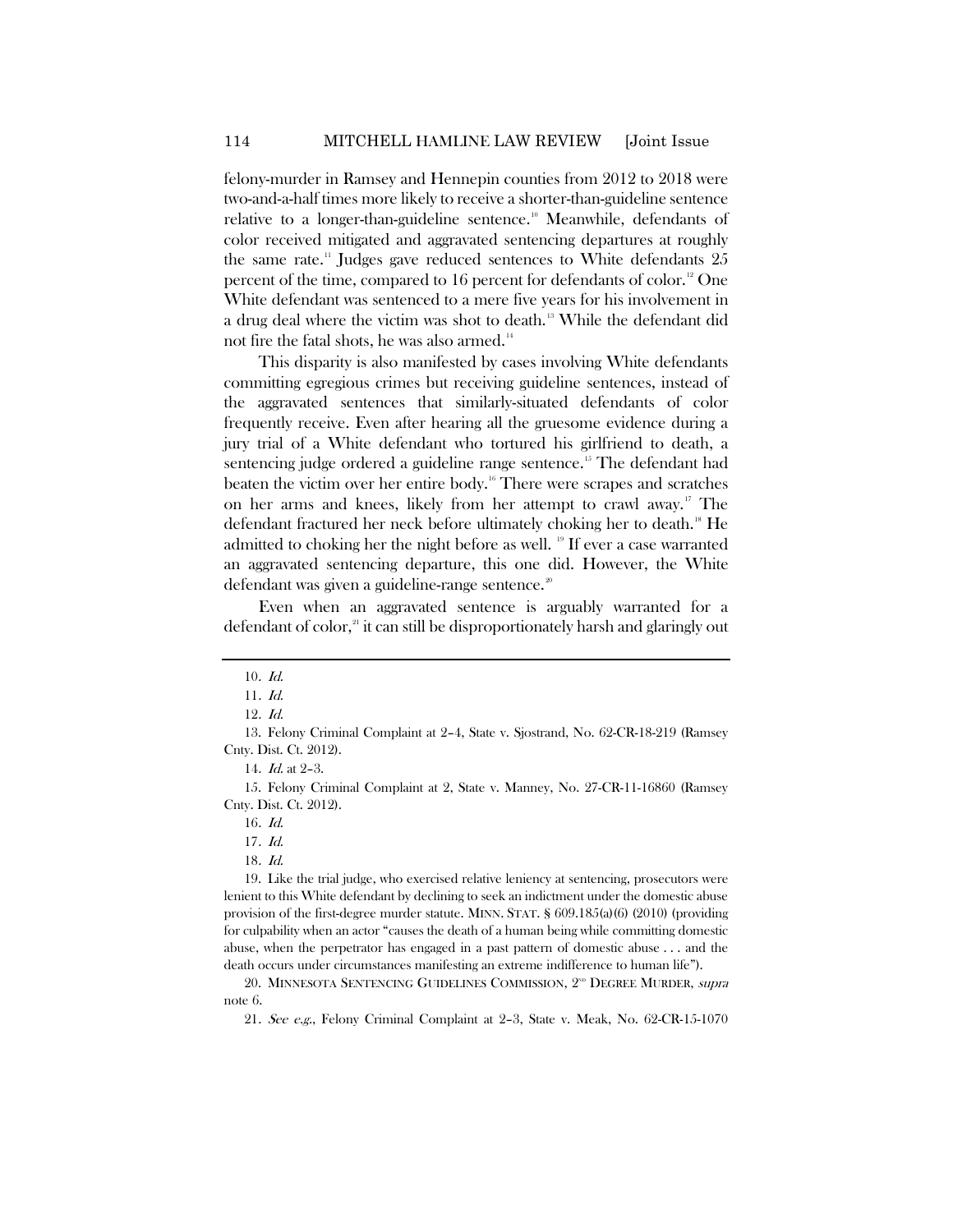of sync with what similarly-situated White defendants receive. An Asian defendant received a sentence double the presumptive sentence for killing a child in his care.<sup>[22](#page-5-0)</sup> Sentencing guideline ranges suggest that he had a criminal history score of zero.<sup>[23](#page-5-1)</sup> Meanwhile, a White woman who suffocated her infant to death before almost killing a second child the same way received a sentence of barely half of what the sentencing guidelines prescribed.<sup>[24](#page-5-2)</sup> There should be parity in sentencing across race under the felony-murder statute, but there is not.

#### B. Plea Negotiations and Convictions Across Race

On their surface, the racial demographics of second-degree felonymurder convictions in the Twin Cities support the claim of widespread racial disparity. Minnesota's population is approximately 83.8 percent White.<sup>[25](#page-5-3)</sup> A higher concentration of people of color reside in the St. Paul/Minneapolis metro area,<sup>[26](#page-5-4)</sup> which is 77.1 percent White.<sup>[27](#page-5-5)</sup> Seconddegree felony-murder conviction statistics do not mirror this demographic data. Between 2012 and 2018, defendants of color accounted for 80.2 percent of felony-murder convictions, while White defendants accounted for just 19.8 percent. [28](#page-5-6) Normalized for demographics, people of color in the Twin Cities are statistically twelve times more likely to be convicted of second-degree felony-murder.<sup>[29](#page-5-7)</sup>

More troubling than the racial distribution of second-degree felonymurder convictions is the disparity in what the convictions reflect in the

<sup>(</sup>Ramsey Cnty. Dist. Ct. 2012). The defendant was alleged to have "rough housed" a child; semen was found on the child. Id.

<span id="page-5-0"></span><sup>22</sup>. Id.; MINNESOTA SENTENCING GUIDELINES GRID § 4 (MINNESOTA SENTENCING GUIDELINES COMMISSION 2011).

<span id="page-5-1"></span><sup>23</sup>. See MINNESOTA SENTENCING GUIDELINES GRID § 4 (MINNESOTA SENTENCING GUIDELINES COMMISSION 2011).

<span id="page-5-2"></span><sup>24.</sup> Complaint at 2, State v. Casey, No. 27-CR-13-22282 (Ramsey Cnty. Dist. Ct. 2013); MINNESOTA SENTENCING GUIDELINES COMMISSION,  $2^{\infty}$  DEGREE MURDER, supra note [6.](#page-3-5)

<span id="page-5-3"></span><sup>25</sup>. Quick Facts Minnesota, U.S. CENSUS BUREAU, https://www.census.gov/ quickfacts/MN [perma.cc/9FXV-D3H2].

<span id="page-5-4"></span><sup>26.</sup> MINNESOTA STATE DEMOGRAPHIC CENTER, DEPARTMENT OF ADMINISTRATION, AGE, RACE, & ETHNICITY (2018), https://mn.gov/admin/ demography/data-by-topic/age-race-ethnicity/ [perma.cc/6H2L-GUYN].

<span id="page-5-5"></span><sup>27</sup>. Race and Ethnicity in the Minneapolis Area (Metro Area), CEDAR LAKE VENTURES, INC. (Sept. 14, 2018) (citing U.S. Census data), https://statistical atlas.com/metro-area/Minnesota/Minneapolis/Race-and-Ethnicity [perma.cc/7Z53-9F8N].

<span id="page-5-7"></span><span id="page-5-6"></span><sup>28.</sup> MINNESOTA SENTENCING GUIDELINES COMMISSION, 2<sup>ND</sup> DEGREE MURDER, supra note [6.](#page-3-5)

<sup>29</sup>. Id.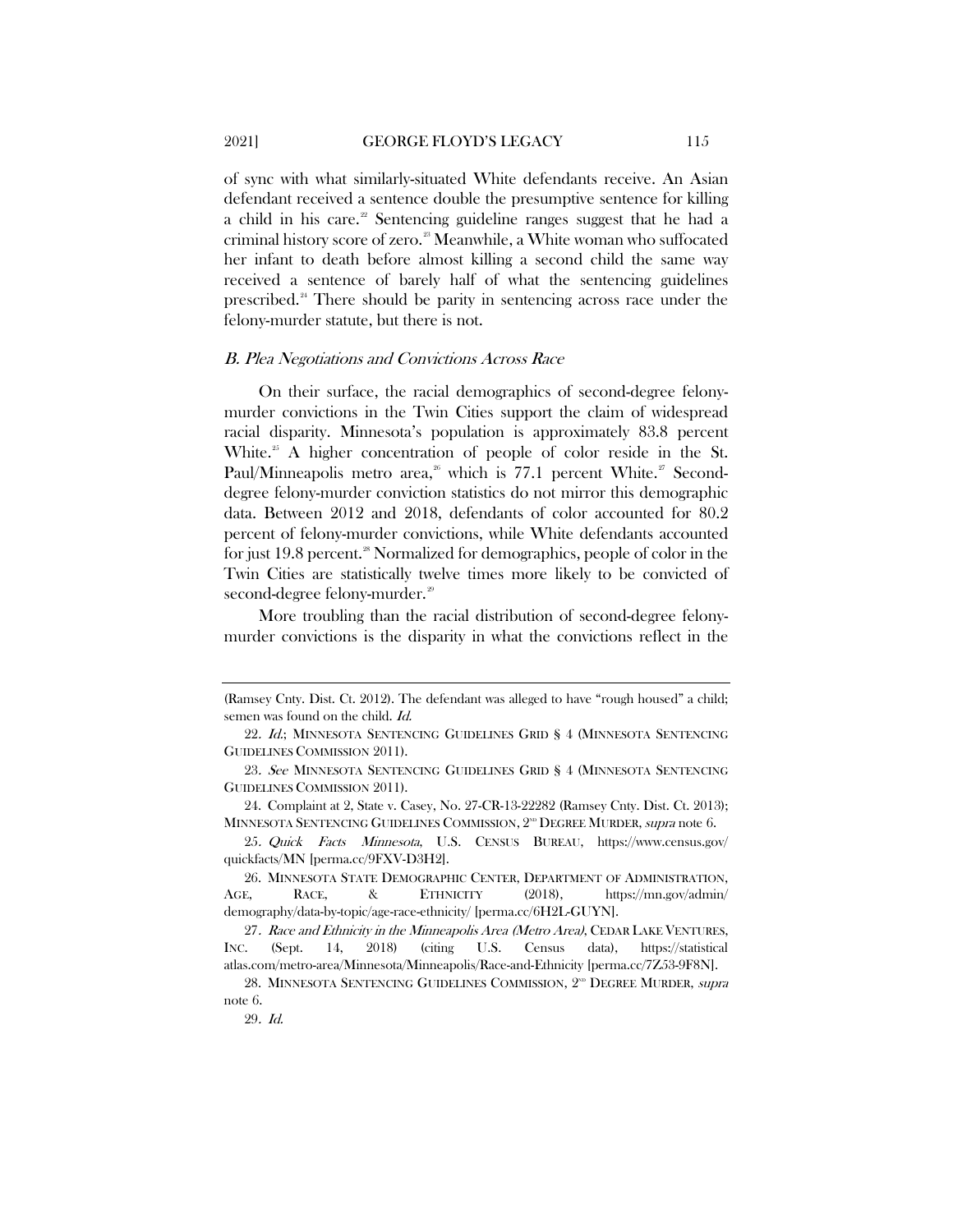shadow of the original charges. The overwhelming majority of convictions are the result of plea negotiations.<sup>[30](#page-6-0)</sup> Indeed, negotiated plea deals have become the vehicle by which most criminal cases are resolved around the country.[31](#page-6-1) 66.7 percent of the White defendants convicted of second-degree felony-murder in Minnesota were initially charged or indicted with more serious levels of homicide.<sup>[32](#page-6-2)</sup> For White defendants, a guilty plea to seconddegree felony-murder most often represents generous resolution relative to the exposure under the original complaint or indictment. White defendants in the Twin Cities routinely benefit by pleading down to second-degree felony-murder.

Conviction statistics under the second-degree felony-murder doctrine present the opposite trend for defendants of color. Defendants of color sentenced to second-degree felony-murder had their charges reduced in only 38.5 percent of cases.<sup>[33](#page-6-3)</sup> For the rest of the defendants of color, their second-degree felony-murder conviction represented the most serious count.<sup>[34](#page-6-4)</sup> The plea bargaining statistics reveal a striking racial disparity: White defendants plead to reduced felony-murder charges at nearly double the rate of defendants of color.

Inequities run deeper than statistically tilted plea negotiations. The facts of individual cases, as alleged in the criminal complaints, best illustrate two parallel yet unenviable trends. White defendants are frequently punished leniently, while defendants of color receive harsher treatment even when the facts support opposite outcomes.

A robbery involving six codefendants that left a young man dead illustrates this disturbing trend. Two of the codefendants were Black, and four were White.<sup>35</sup> While all six were initially indicted for first-degree murder,<sup>[36](#page-6-6)</sup> the four White codefendants were permitted to plead guilty to a

<span id="page-6-7"></span><sup>30</sup>. See id.

<span id="page-6-1"></span><span id="page-6-0"></span><sup>31.</sup> INNOCENCE PROJECT, REPORT: GUILTY PLEAS ON THE RISE, CRIMINAL TRIALS ON THE DECLINE (Aug. 7, 2018), https://innocenceproject.org/guilty-pleas-on-the-rise-criminaltrials-on-the-decline/ [perma.cc/9TSN-B7QH]; NAT'L ASS'N OF CRIM. DEF. LAWYERS, THE TRIAL PENALTY REPORT 14 (2018), https://www.nacdl.org/ getattachment/95b7f0f5-90df-4f9f-9115-520b3f58036a/the-trial-penalty-the-sixth-

amendment-right-to-trial-on-the-verge-of-extinction-and-how-to-save-it.pdf [perma.cc/7P42- YC7F].

<span id="page-6-3"></span><span id="page-6-2"></span><sup>32.</sup> MINNESOTA SENTENCING GUIDELINES COMMISSION,  $2^{\infty}$  Degree Murder, supra note [6.](#page-3-5)

<sup>33</sup>. Id.

<sup>34</sup>. Id.

<sup>35</sup>. Id.

<span id="page-6-6"></span><span id="page-6-5"></span><span id="page-6-4"></span><sup>36.</sup> Brandon Stahl, Suburban Women Plead Guilty to Murder for Their Role in Drug Robbery-Turned Slaying, STAR TRIB. (Jan. 22, 2018), https://www.star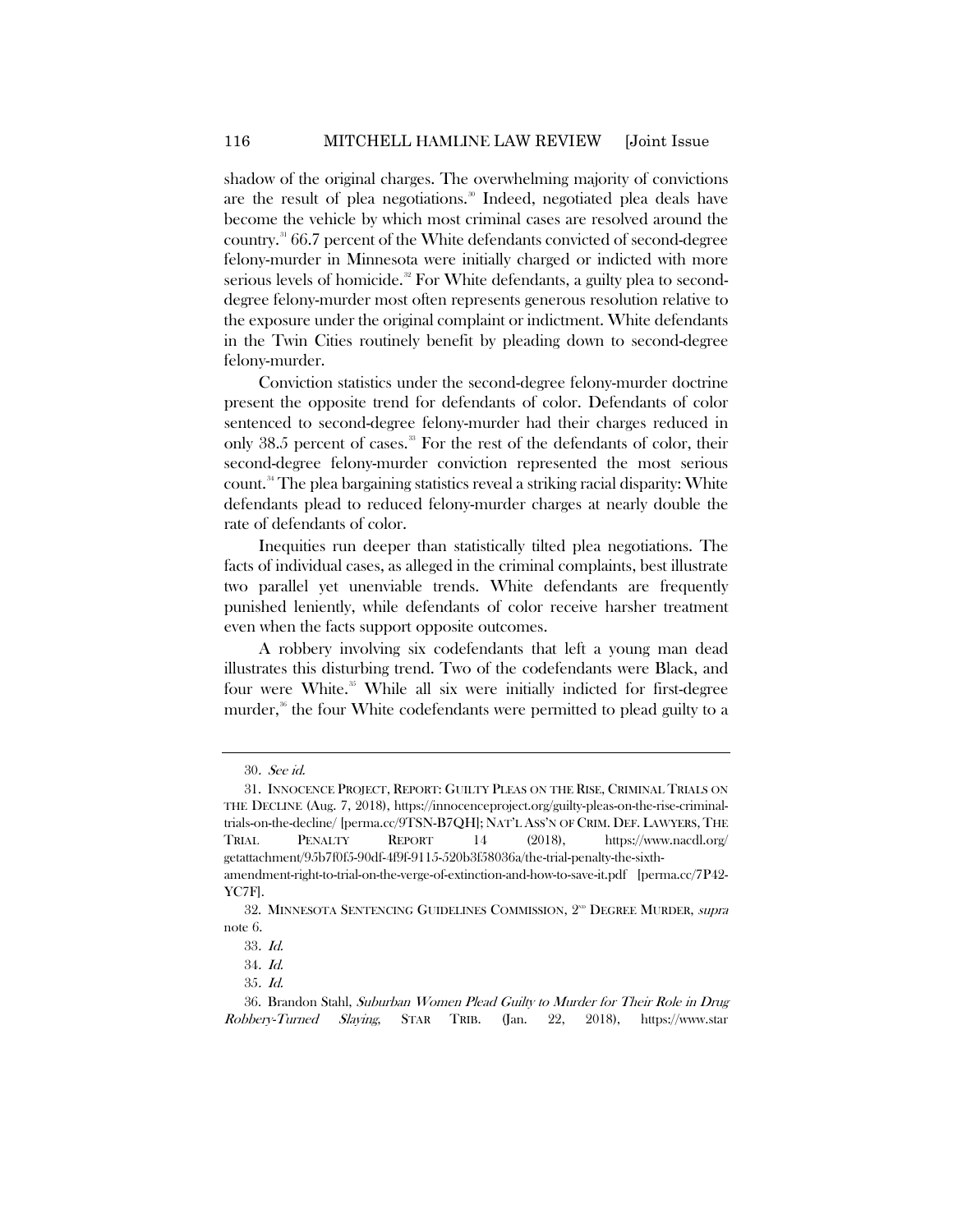reduced charge under the inherently pliable second-degree felony-murder rule.<sup>[37](#page-7-0)</sup> The Black defendant who fired the gun pled to second-degree intentional murder.<sup>[38](#page-7-1)</sup> While the Black codefendant who did not fire the gun pled guilty to second-degree felony-murder, he received a harsher-than-guideline sentence.<sup>[39](#page-7-2)</sup> The White codefendants all received sentences within guideline sentence range for second-degree felony-murder.<sup>[40](#page-7-3)</sup> None of the four White codefendants received consecutive sentences; both of the Black codefendants did.<sup>[41](#page-7-4)</sup>

According to the complaint and newspaper coverage of the incident, five of the codefendants hatched a detailed plan to break into their drug dealer's apartment to steal drugs and take back a gaming system.<sup>[42](#page-7-5)</sup> Newspaper coverage reported that at least part of the group was intent on "beating the [expletive] out of [the drug dealer] then taking everything."[43](#page-7-6) The same source recounted an agreement to split what they burglarized, "since it's a group deal."<sup>[44](#page-7-7)</sup> The sixth codefendant was reportedly recruited to bring a gun; he "made sure it was loaded."<sup>[45](#page-7-8)</sup> As a car waited outside, four of the codefendants burst into the apartment, according to the criminal complaint.<sup>[46](#page-7-9)</sup> Some reportedly ransacked it searching for drugs, yelling and swearing at the victim, while others attacked the decedent and "pistol whipped" him.<sup>[47](#page-7-10)</sup> The complaint further recounts that they forced the

tribune.com/suburban-women-plead-guilty-to-murder-for-their-role-in-drug-robbery-turnedslaying/470561553/ [perma.cc/3E24-VC8B].

<span id="page-7-0"></span><sup>37.</sup> MINNESOTA SENTENCING GUIDELINES COMMISSION, 2<sup>ND</sup> DEGREE MURDER, *supra* note [6.](#page-3-5)

<sup>38</sup>. Id.

<span id="page-7-2"></span><span id="page-7-1"></span><sup>39</sup>. Id. While he pled down to second-degree unintentional felony-murder like the White codefendants, his sentence was 24 percent higher than prescribed in the Minnesota Sentencing Guidelines. Id.; MINNESOTA SENTENCING GUIDELINES GRID § 4.A (MINNESOTA SENTENCING GUIDELINES COMMISSION 2017).

<span id="page-7-3"></span><sup>40.</sup> Id.; MINNESOTA SENTENCING GUIDELINES COMMISSION, 2<sup>ND</sup> DEGREE MURDER, supra not[e 6.](#page-3-5)

<span id="page-7-4"></span><sup>41.</sup> MINNESOTA SENTENCING GUIDELINES COMMISSION, 2<sup>ND</sup> DEGREE MURDER, supra note [6.](#page-3-5)

<span id="page-7-6"></span><span id="page-7-5"></span><sup>42.</sup> Complaint at 3, State v. Peterson, No. 27-CR-17-10674 (Hennepin Cnty. Dist. Ct. 2018).

<sup>43.</sup> Stahl, supra note [36.](#page-6-7)

<sup>44</sup>. Id.

<span id="page-7-8"></span><span id="page-7-7"></span><sup>45</sup>. Id.; Complaint at 3, State v. Peterson, No. 27-CR-17-10674 (Hennepin Cnty. Dist. Ct. 2018).

<span id="page-7-9"></span><sup>46.</sup> Complaint at 3, State v. Peterson, No. 27-CR-17-10674 (Hennepin Cnty. Dist. Ct. 2018).

<span id="page-7-10"></span><sup>47.</sup> Complaint at 3, State v. Peterson, No. 27-CR-17-10674 (Hennepin Cnty. Dist. Ct. 2018).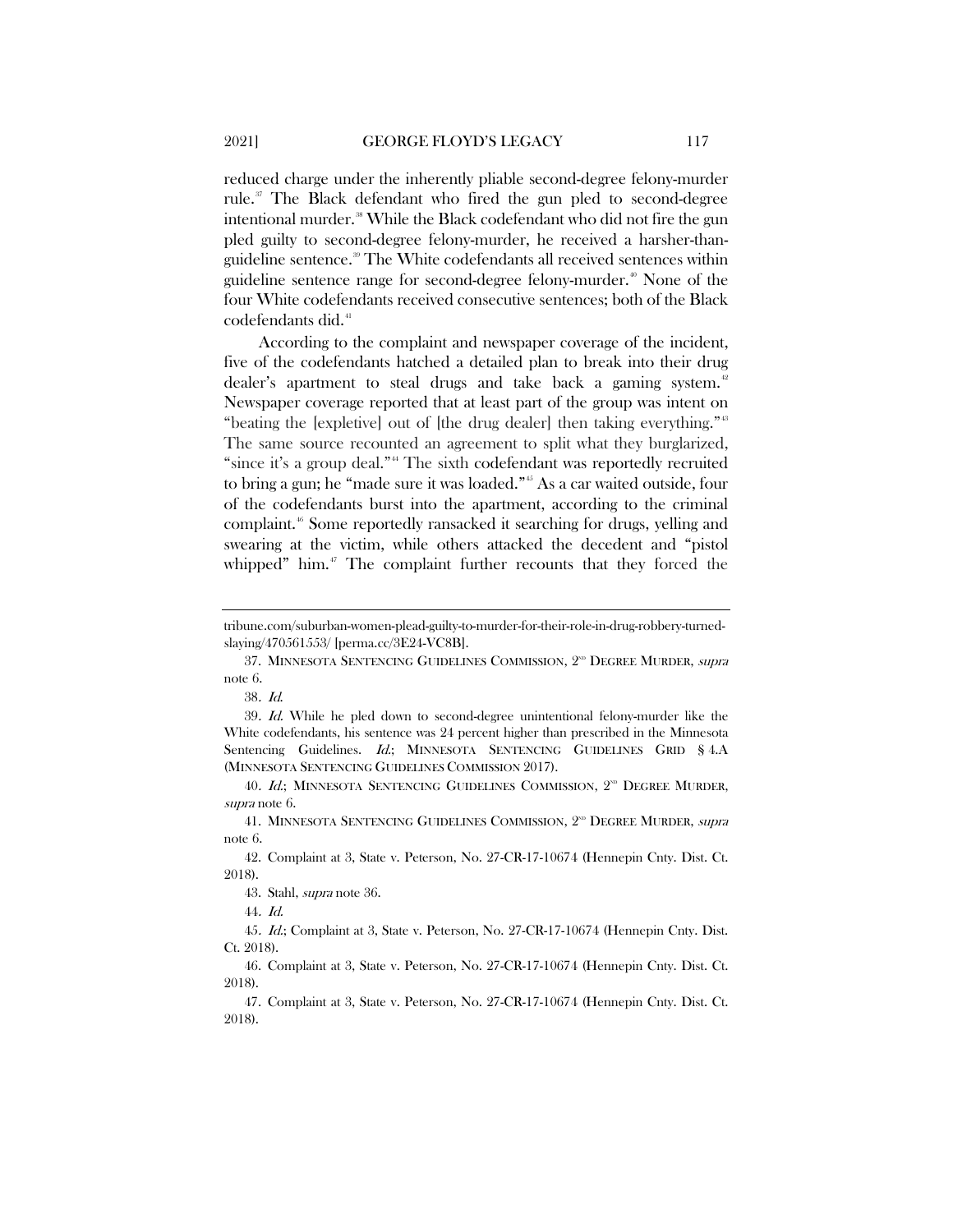decedent's girlfriend onto a bed, pointed the gun at her head, and told her they would kill her if she left the bedroom.<sup>[48](#page-8-0)</sup> She described holding the decedent as "he took his last breath."<sup>[49](#page-8-1)</sup> The decedent was shot in the neck; the bullet grazed his jugular vein, shattered his spine, and fractured his skull.<sup>[50](#page-8-2)</sup> Prosecutors also noted blunt force trauma to his head and face.<sup>[51](#page-8-3)</sup> The codefendants reportedly left him there and fled with the drugs.<sup>[52](#page-8-4)</sup>

Although it may be argued that lesser charges are warranted because the White codefendants did not actually pull the trigger,<sup>33</sup> it is a wellestablished tenet of Minnesota criminal law that accomplices are liable for the conduct of the principal at the same level.<sup>[54](#page-8-6)</sup> Even so, the disparity in sentencing under the same statutory subsection remains: the Black codefendant who did not pull the trigger received a significantly harsher sentence than the four similarly-situated White codefendants. The felonymurder rule should not be contorted to reach inequitable outcomes.

<sup>48.</sup> Stahl, supra note [36.](#page-6-7)

<span id="page-8-1"></span><span id="page-8-0"></span><sup>49.</sup> Complaint at 3, State v. Peterson, No. 27-CR-17-10674 (Hennepin Cnty. Dist. Ct. 2018); David Chanen, Mother of Slain Teen Laments A Wasted Life Over Drugs, Mistakes, STAR TRIB. (Apr. 7, 2018), https://www.startribune.com/mother-of-slain-teen-laments-awasted-life-over-drugs-mistakes/479024163/ [perma.cc/4XD3-6ZTX].

<span id="page-8-3"></span><span id="page-8-2"></span><sup>50.</sup> Complaint at 3, State v. Peterson, No. 27-CR-17-10674 (Hennepin Cnty. Dist. Ct. 2018).

<sup>51</sup>. Id.

<sup>52</sup>. Id.

<span id="page-8-5"></span><span id="page-8-4"></span><sup>53.</sup> Admittedly, some legal scholars have taken issue with this tenet, arguing that an accomplice should not bear full liability for the actions of the principal actor. See Michael Heyman, Losing All Sense of Just Proportion: The Peculiar Law of Accomplice Liability, 87 ST. JOHN'S L. REV. 129 (2013); Sherif Girgis, The Mens Rea of Accomplice Liability: Supporting Intentions, 123 YALE L.J. 266 (2013); Joshua Dressler, Reassessing the Theoretical Underpinnings of Accomplice Liability: New Solutions to an Old Problem, 37 HASTINGS L.J. 91 (1985).

<span id="page-8-6"></span><sup>54.</sup> State v. Ezeka, 946 N.W.2d 393, 407 (Minn. 2020) (citing MINN. STAT. § 609.05(1) (2018)); State v. Whitman, 114 N.W. 363, 364 (Minn. 1908). It is notable that in at least one U.S. jurisdiction, "[f]or all intents and purposes the 'second-degree felony-murder' rule for accomplices has been abolished." CAL. STATE SENATE, FACT SHEET FOR SENATE BILL 1437 (2018); see also People v. Cruz, 46 Cal. Rptr. 3d 166, 169 (Cal. Ct. App. 2020) (citing CAL. STAT. ch. 1015, § 1 (2018) (explaining that "to ensure that murder liability is not imposed on a person who is not the actual killer, did not act with the intent to kill, or was not a major participant in the underlying felony who acted with reckless indifference to human life"). If Minnesota had a similar limitation, the five codefendants who did not fire the fatal shot may not have been convicted of second-degree felony-murder. Other states align with Minnesota in holding accomplices fully liable under the felony-murder doctrine. See, e.g., State v. Chambers, 515 N.W.2d 531, 533 (Wisc. Ct. App. 1994); State v. Blair, 228 P.3d 564, 568 (Ore. 2010); State v. Rios, 172 P.3d 844, 846 (Ariz. 2007).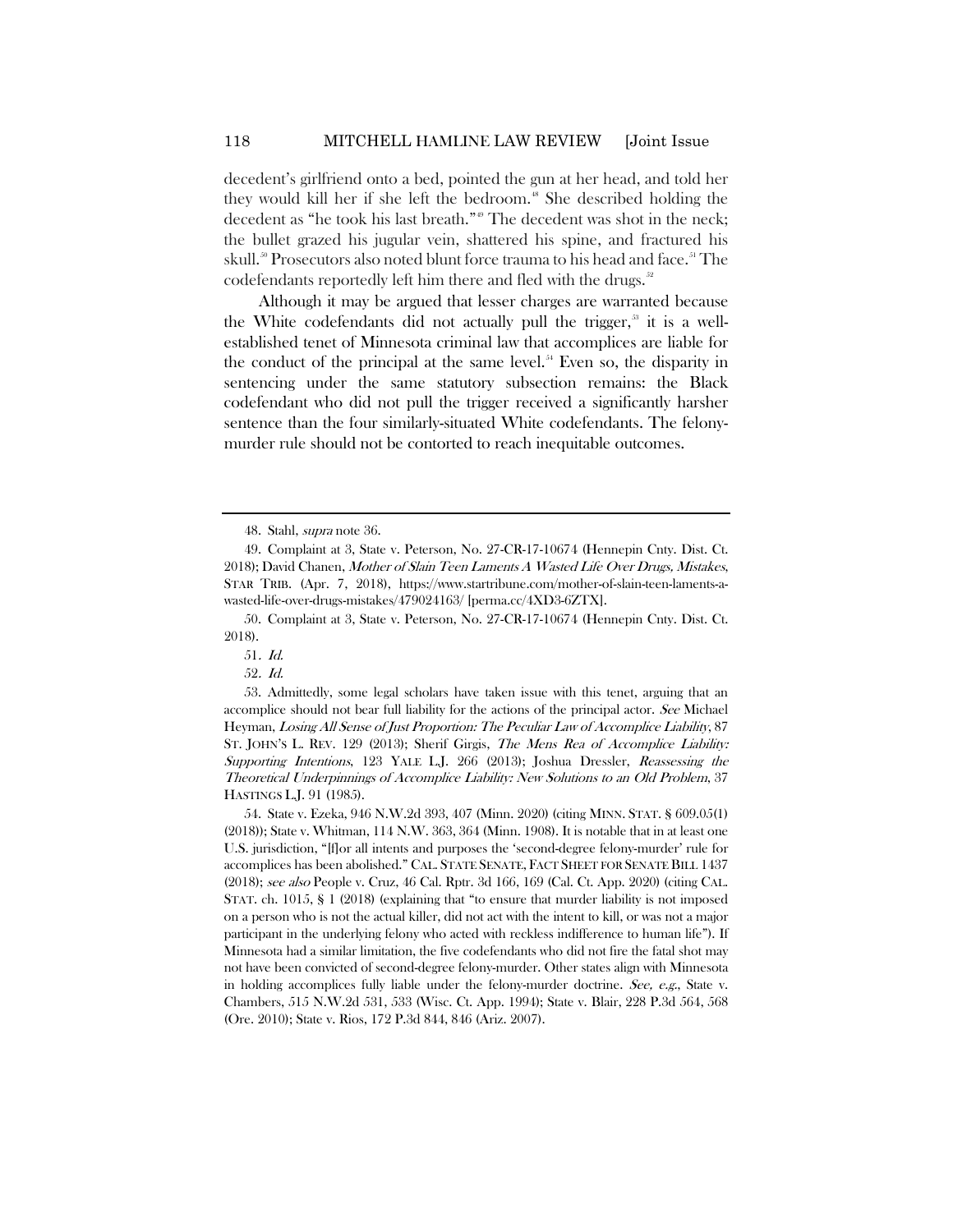While advocates for the White codefendants may argue that they were actually treated too harshly, in reality, they reaped the benefit of the seconddegree felony murder rule, considering that the facts could have yielded a conviction under a far more serious variant of the doctrine. Under Minnesota law, both the first and second-degree murder statutes have a provision for felony-murder.<sup>[55](#page-9-0)</sup> Burglary is among the predicate felonies specifically enumerated in the first-degree felony-murder statute.<sup>[56](#page-9-1)</sup> Ample facts alleged in the complaints would support this predicate offense.<sup>37</sup> Yet prosecutors were content with a conviction under the lesser second-degree felony-murder provision. Their decision transformed potential first-degree felony-murder life sentences into second-degree felony-murder sentences as short as twelve and a half years.<sup>[58](#page-9-3)</sup>

While the author does not contend that life sentences would be just in this case, an analytical juxtaposition of the second-degree and first-degree felony-murder rules illustrates the wide-ranging homicidal liability that exists on strikingly similar facts. Such discretion perpetuates further inequity in plea negotiations, trials, and sentencings, leaving a system ripe for abuse and incapable of delivering racial equity. This example exposes the reasons that both first-degree and second-degree felony-murder should be excised from Minnesota's statutory and common law schemes. Doing so will leave a set of thoughtfully-tiered laws, accounting for all levels of homicidal and lessthan-homicidal liability, $\frac{30}{2}$  and it will create a construct under which these six codefendants, Black and White, could have been equitably charged or indicted, negotiated with, tried, and sentenced.

While it is easy to criticize prosecutors who apply the felony-murder doctrine in racially inequitable ways, one should not overlook that it is the theoretical underpinnings of Minnesota's felony-murder doctrines that enable them to do so. Minnesota's statutory schemes provide the

<sup>55</sup>. See MINN. STAT. § 609.185(a)(3) (2016); MINN. STAT. § 609.19(2)(1) (2016).

<span id="page-9-1"></span><span id="page-9-0"></span><sup>56</sup>. See MINN. STAT. § 609.185(a)(3) (2016). The Supreme Court of Minnesota recognizes first-degree felony-murder prosecutions predicated on burglary. See, e.g., State v. Mosley, 853 N.W.2d 789, 794 (Minn. 2014).

<span id="page-9-2"></span><sup>57.</sup> See Complaint at 3, State v. Peterson, No. 27-CR-17-10674 (Hennepin Cnty. Dist. Ct. 2018) (alleging on its face burglary while possessing a firearm as the predicate felony).

<span id="page-9-3"></span><sup>58.</sup> MINN. STAT. § 609.19(1)(1) (2016); MINNESOTA SENTENCING GUIDELINES COMMISSION, 2<sup>ND</sup> DEGREE MURDER, supra not[e 6.](#page-3-5)

<span id="page-9-4"></span><sup>59.</sup> Absent the felony-murder doctrine, the Minnesota Legislature has erected a thoughtful, effective, and wide-ranging statutory scheme that aptly addresses all unjustified killings, ranging from second-degree manslaughter, MINN. STAT. § 609.205(1) (2020) to third degree murder, MINN. STAT. § 609.195(a) (2020), to second-degree intentional murder, MINN. STAT. § 609.19(1)(1) (2020), to first-degree murder, MINN. STAT. § 609.185(a)(1) (2020).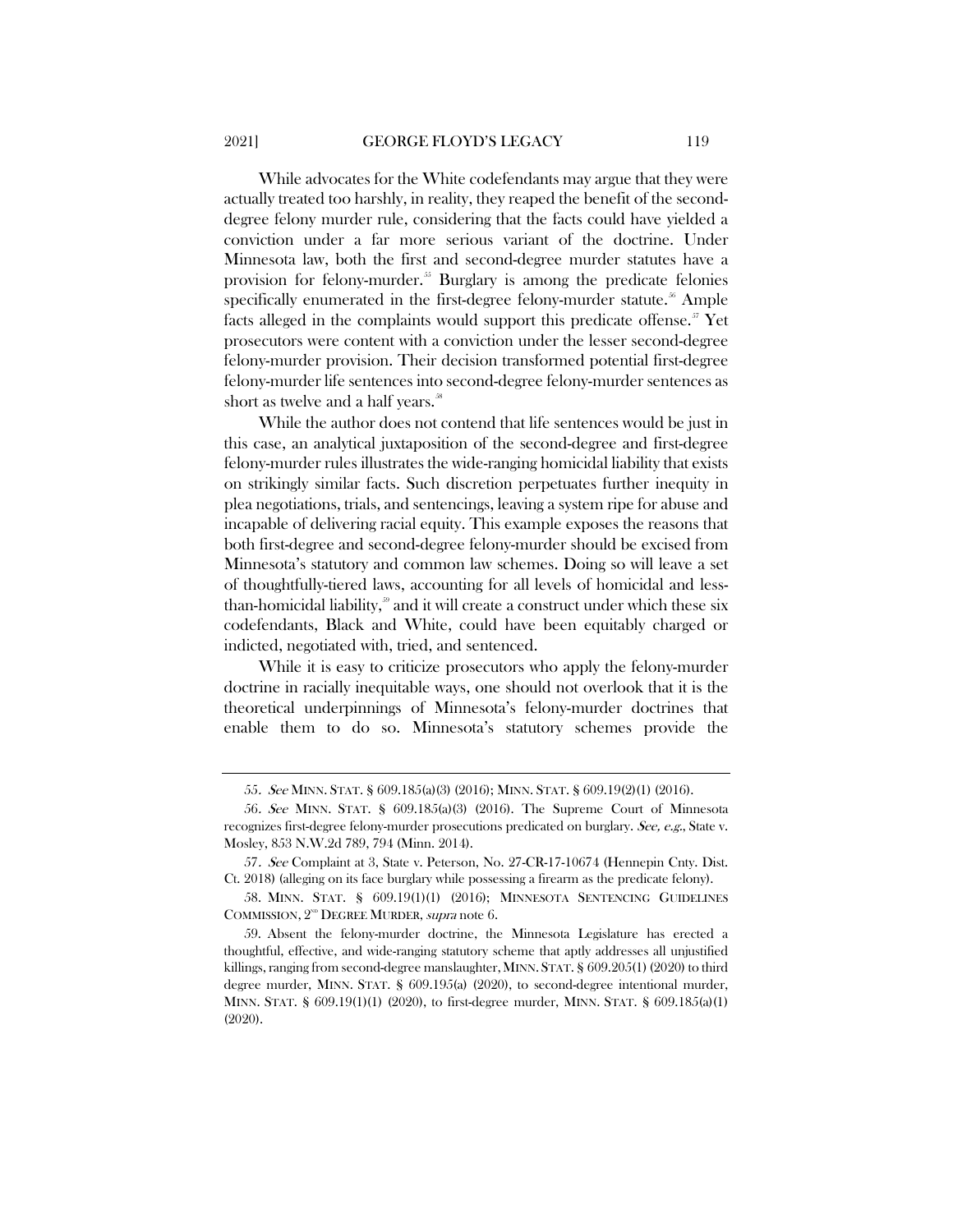architecture for convictions under statutory provisions with guideline sentences ranging from just over ten years to life in prison for essentially the same conduct. Both the theory and application of Minnesota's felonymurder doctrines must be repaired or repealed if the disparities cannot be reconciled. As the law stands now, felony-murder makes for faux plea negotiations, and as exemplified below, unjust charging. These are the byproducts of the unconscionably wide prosecutorial discretion inherent in the doctrine.

#### C. Charging Discretion Ripe for Abuse

White defendants frequently benefit from the felony-murder doctrine, while defendants of color have a markedly different experience. Just as this disparity is painfully apparent in plea negotiations and conviction trends, it also manifests in charging decisions. Even when prosecutors ultimately amend their charges, initial charging decisions reveal further racial inequity. These decisions inarguably impact the course of individual prosecutions, even when cases gravitate away from the initial charges. It is the stunningly wide discretion inherent in Minnesota's felony-murder doctrine, in the abstract, that sustains racially inequitable charging practices.

Defendants of color may face aggressive felony-murder charges for facts that should not warrant murder prosecutions at all. According to a criminal complaint and newspaper reports, a Black Minneapolis man had a dispute with his brother.<sup>[60](#page-10-0)</sup> Isolated in the basement, the victim shot the defendant.<sup>[61](#page-10-1)</sup> Witnesses say they heard three shots, and the defendant shouted out, "my brother just shot me."<sup>20</sup> It was only then that the defendant returned fire.<sup>[63](#page-10-3)</sup> His defensive gunshots killed his brother only after the defendant himself received multiple gunshot wounds.<sup>[64](#page-10-4)</sup>

In their criminal complaint, prosecutors strained to justify their second-degree felony-murder charge by noting that the victim's firearm was only "a small gun,"<sup>[65](#page-10-5)</sup> as if to imply that the bullets fired from it did not have lethal potential. It is also noteworthy that prosecutors acknowledged that it was the victim who pursued the defendant into the basement, where, cornered, they exchanged gunfire.<sup>[66](#page-10-6)</sup> Self-defense would have negated the

<span id="page-10-6"></span><span id="page-10-5"></span>65. Id.

<span id="page-10-0"></span><sup>60.</sup> Complaint at 3, State v. Clark, No. 27-CR-18-4772 (Hennepin Cnty. Dist. Ct. 2018).

<span id="page-10-1"></span><sup>61</sup>. Id.

<span id="page-10-2"></span><sup>62</sup>. Id.

<span id="page-10-4"></span><span id="page-10-3"></span><sup>63</sup>. Id.

<sup>64</sup>. Id.

<sup>66</sup>. Id.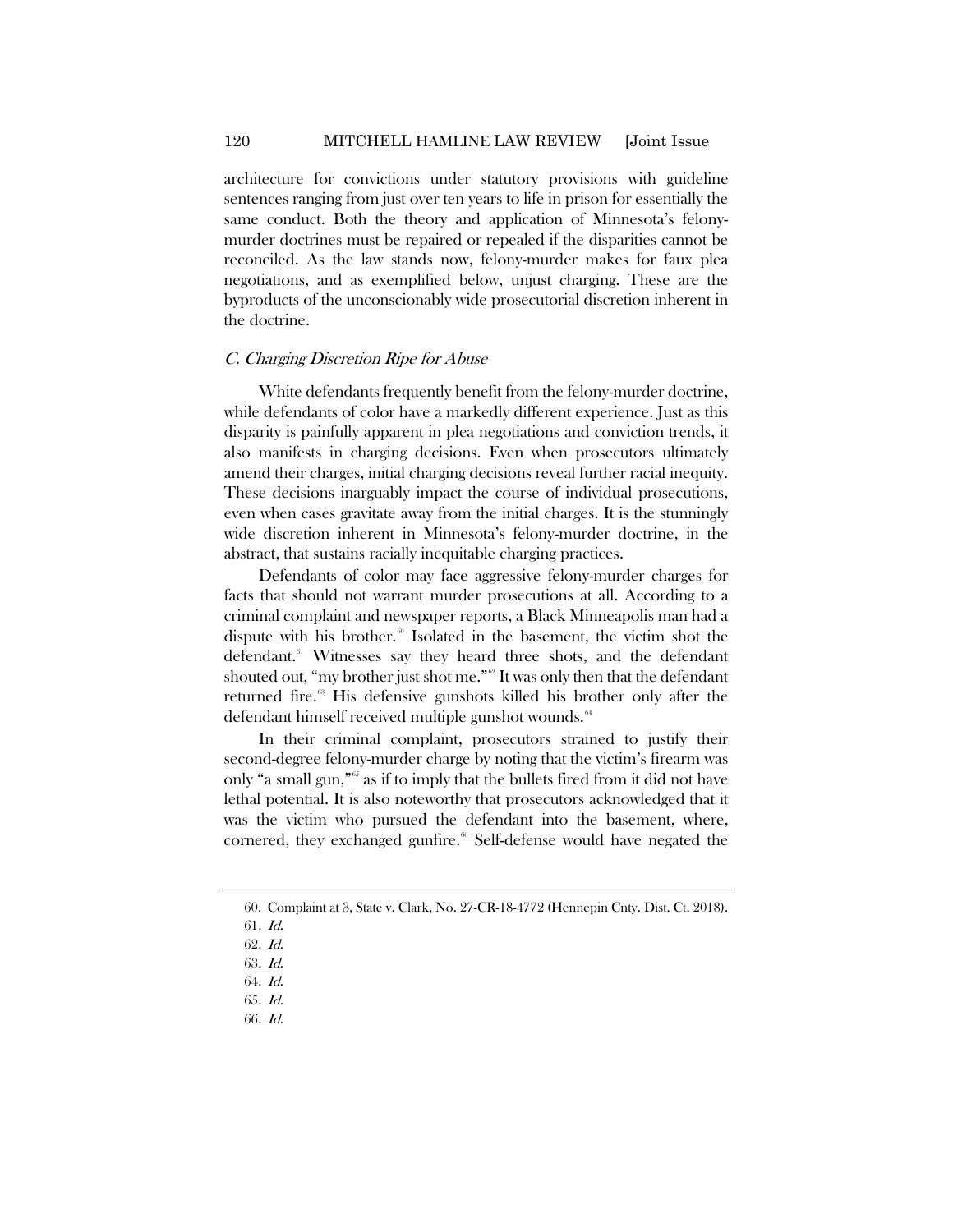<span id="page-11-7"></span>second-degree assault on which the felony-murder charge was predicated.<sup>[67](#page-11-0)</sup> Legal scholars have advanced compelling arguments as to why most assaults should not be viable predicate felonies; most states have adapted their laws accordingly.<sup>88</sup> Charging prosecutors were almost certainly aware of this fracture in the legal and academic communities. But that did not prevent them from bringing murder charges against this Black defendant.

The felony-murder charge was not, however, enough for prosecutors: they went a step further by also bringing the grossly inflated charge of second-degree intentional murder.<sup>[69](#page-11-2)</sup> The result was a leveraging of plea negotiations to extract a plea to what appears a lesser count of second-degree felony-murder. This prosecutorial tool creates an artificial middle count used to extort guilty pleas from people of color who are actually liable of lesser crimes, or no crime at all.

Stretching the second-degree felony-murder doctrine to charge and convict this Black defendant is not an isolated occurrence. Another Black man left to care for his girlfriend's infant children was convicted of seconddegree felony-murder, primarily for failing to seek medical care for an infant's burned wrist and instead giving him too much over-the-counter medicine, which doctors opined may have had an unintended sedative effect.<sup>[70](#page-11-3)</sup> In attending to the child, the defendant had wrapped the child's wrist, $\frac{1}{1}$  which likely would have made it difficult to assess the severity of the burn. This should have been significant to charging attorneys, because the specific cause of death was a blood infection from the burn.<sup>[72](#page-11-5)</sup>

There were injuries consistent with child abuse, which prosecutors implicitly speculated the defendant had caused.[73](#page-11-6) But they also acknowledged that more than a dozen other people resided in a home

<span id="page-11-0"></span><sup>67.</sup> MINN. STAT. § 609.065 (2006) (characterizing "justifiable taking of life" as occurring "when necessary in resisting or preventing an offense which the actor reasonably believes exposes the actor or another to great bodily harm or death").

<span id="page-11-1"></span><sup>68.</sup> Greg Egan, Collateral and Independent Felonious Design: A Call to Adopt a Tempered Merger Limitation for Predicate Felonies of Assault Under a Minnesota Felony-Murder Doctrine Currently 'Too Productive of Injustice', 44 MITCHELL HAMLINE L. REV., no. 5, 2018, at 98 (advocating adoption of a merger limitation to Minnesota's felony-murder doctrine, which would make most assaults inviable as predicate felonies).

<span id="page-11-2"></span><sup>69.</sup> MINNESOTA SENTENCING GUIDELINES COMMISSION,  $2^{30}$  Degree Murder, supra note [6.](#page-3-5)

<span id="page-11-6"></span><span id="page-11-5"></span><span id="page-11-4"></span><span id="page-11-3"></span><sup>70.</sup> Complaint at 2–3, State v. Todd, No. 27-CR-12-17771 (Hennepin Cnty. Dist. Ct. 2012).

<sup>71</sup>. Id. at 2.

<sup>72</sup>. Id. at 3.

<sup>73</sup>. Id. at 3–4.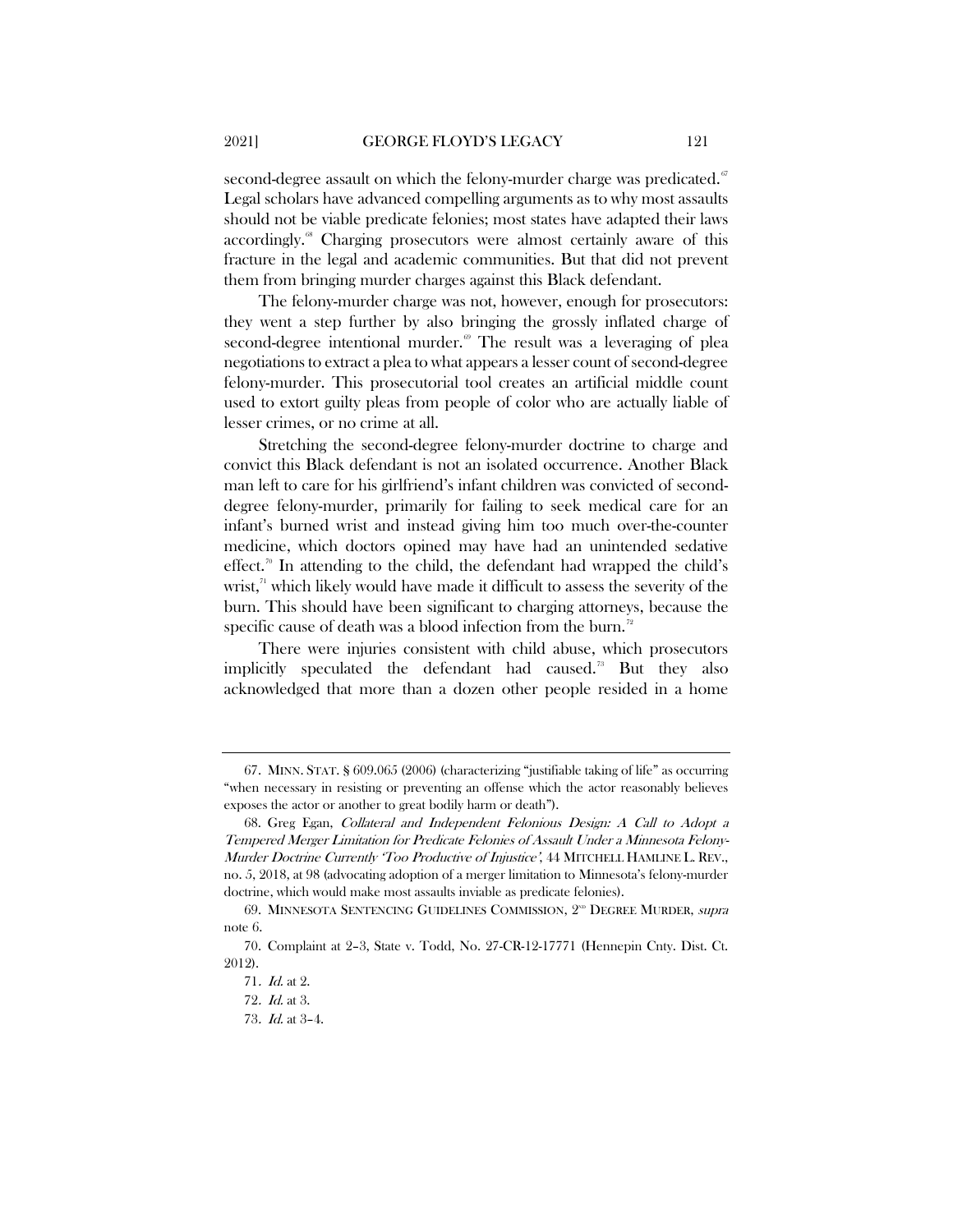containing rotting food, dead animals, and overall filthy conditions.<sup>[74](#page-12-0)</sup> The complaint further acknowledged a potential accidental fall down the stairs,<sup>[75](#page-12-1)</sup> but prosecutors refused to concede that this could have accounted for some of the injuries noted in the autopsy. Regardless of the source or intentionality of the injuries, the cause of death was listed as "complications from neglect."[76](#page-12-2)

In assessing the fairness of attributing fatal neglect to the defendant, prosecutors should have considered several factors. The defendant, who was twenty years old, was the only one in the house who took any responsibility for caring for the children under intensely challenging circumstances.<sup> $\pi$ </sup> He described having to feed the children nonperishable food and being relegated to a small room in the basement.<sup>[78](#page-12-4)</sup> The defendant's mother was upset at him for having the children in the house, but that did not stop her from leaving additional young children in his care when she too left the home for an unspecified amount of time.<sup>[79](#page-12-5)</sup> The defendant had made scores of phone calls to the children's mother; she ignored them all, so he did not know if or when she would return.<sup>[80](#page-12-6)</sup> Furthermore, when she finally returned, she was with the children during the hours immediately before it became known that the infant was dead; the infant did not die while in the defendant's care.<sup>[81](#page-12-7)</sup>

Rather than focusing on those facts, the charging prosecutor focused on the allegation that the defendant left the children sleeping in a crib for an hour before their mother finally returned so he could go to the store— likely to buy food for the children.<sup>[82](#page-12-8)</sup> Prosecutors make no mention of which, or how many, adults were in the house for the hour during which he did not, allegedly, "arrange for supervision."<sup>88</sup> A second-degree felony-murder conviction for this young Black defendant represents a miscarriage of justice, and it stands in stark contrast to the manner in which the doctrine is generally employed in cases charged against White defendants.

<span id="page-12-0"></span>Even when later amended, initial charging decisions often reflect deference to White defendants ultimately convicted of second-degree

- 74. Id. at 2.
- 75. Id.
- <span id="page-12-2"></span><span id="page-12-1"></span>76. Id. at 3.
- <span id="page-12-4"></span><span id="page-12-3"></span>77. Id. 1–2.
- 78. Id. at 2.
- <span id="page-12-5"></span>79. Id.
- 80. Id.
- <span id="page-12-9"></span><span id="page-12-8"></span><span id="page-12-7"></span><span id="page-12-6"></span>81. Id. at 3.
- 82. Id.
- 83. Id. at 1–4.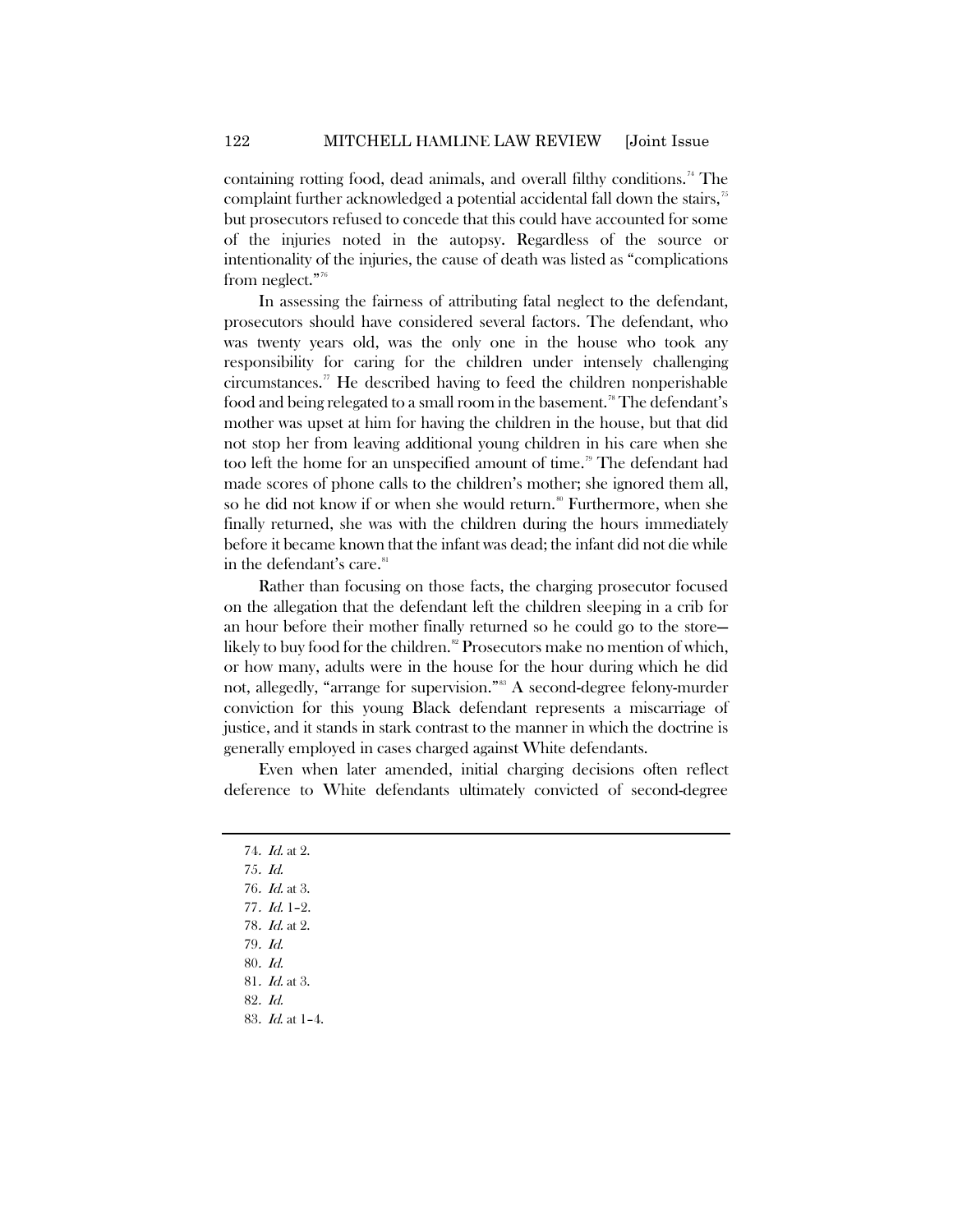felony-murder. Two men were shot to death at a St. Paul motel because one of them allegedly owed a codefendant \$1,000.<sup>[84](#page-13-0)</sup> The White defendant drove the killer to the hotel, knocked on the door, then helped force entry.<sup>[85](#page-13-1)</sup> He watched as several shots were fired, then the victims bled to death in the parking lot and on a nearby roadway.<sup>[86](#page-13-2)</sup> After the defendant fled in his car, he later picked up the shooter and other codefendant and drove them further away from the scene while they plotted their stories to avoid incriminating one another.<sup>[87](#page-13-3)</sup> Police found the two lifeless bodies and quickly apprehended the defendant.<sup>[88](#page-13-4)</sup> Yet prosecutors effectively ignored both deaths when making their initial charging decision: they charged the White defendant only with aiding and abetting attempted first-degree aggravated robbery and aiding and abetting attempted simple robbery.<sup>[89](#page-13-5)</sup> These offenses carry statutory maximum sentences of just ten and five years, respectively.<sup>[90](#page-13-6)</sup>

Prosecutors failed to charge second-degree felony-murder initially.<sup>[91](#page-13-7)</sup> The Black codefendant who was not the gunman in this case was sentenced to the statutory maximum: forty years in prison.<sup>[92](#page-13-8)</sup> The White codefendant was sentenced to just over twelve years. [93](#page-13-9) The initial decisions impact trial preparation, investigations, plea negotiations, and sentencings—further propelling racial inequities.

90. MINN. STAT. § 609.245(1) (2014); MINN. STAT. § 609.24 (2014).

<span id="page-13-7"></span><span id="page-13-6"></span><span id="page-13-5"></span><span id="page-13-4"></span>91. Felony Criminal Complaint at 3, State v. Benner, No. 62-CR-16-2156 (Ramsey Cnty. Dist. Ct. 2016).

Defendants of color are routinely charged with felony-murder from the onset of prosecution for similar or even less serious robberies resulting in unintended deaths. See, e.g., Complaint at 3, State v. Smith, No. 27-CR-14-1327 (Hennepin Cnty. Dist. Ct. 2014); Criminal Felony Complaint at 2–3, State v. Calloway, No 62- CR-16-6907 (Ramsey Cnty. Dist. Ct. 2016); Criminal Felony Complaint at 3, State v. Smith, No. 62-CR-16-6906 (Ramsey Cnty. Dist. Ct. 2016); Complaint at 2–3, State v. Foresta, No. 27-CR-13-25524 (Hennepin Cnty. Dist. Ct. 2014); Complaint at 3, State v. Turner, No. 27-CR-13-25523 (Hennepin Cnty. Dist. Ct. 2013).

<span id="page-13-8"></span>92. MINN. STAT. § 609.19(1) (2014). Sarah Horner, He Didn't Pull the Trigger, But He Gets 40 Years, ST. PAUL PIONEER PRESS (Feb. 8, 2017), https://www.twin cities.com/2017/02/08/st-paul-man-gets-40-years-for-midway-area-double-murder/ [perma.cc/8UQC-8CF3].

<span id="page-13-9"></span>93. MINNESOTA SENTENCING GUIDELINES COMMISSION, 2<sup>ND</sup> DEGREE MURDER, supra note [6.](#page-3-5)

<span id="page-13-3"></span><span id="page-13-2"></span><span id="page-13-1"></span><span id="page-13-0"></span><sup>84.</sup> Felony Criminal Complaint at 3, State v. Benner, No. 62-CR-16-2156 (Ramsey Cnty. Dist. Ct. 2016).

<sup>85</sup>. Id.

<sup>86</sup>. Id.

<sup>87</sup>. Id. at 4.

<sup>88</sup>. Id.

<sup>89</sup>. Id. at 1–2.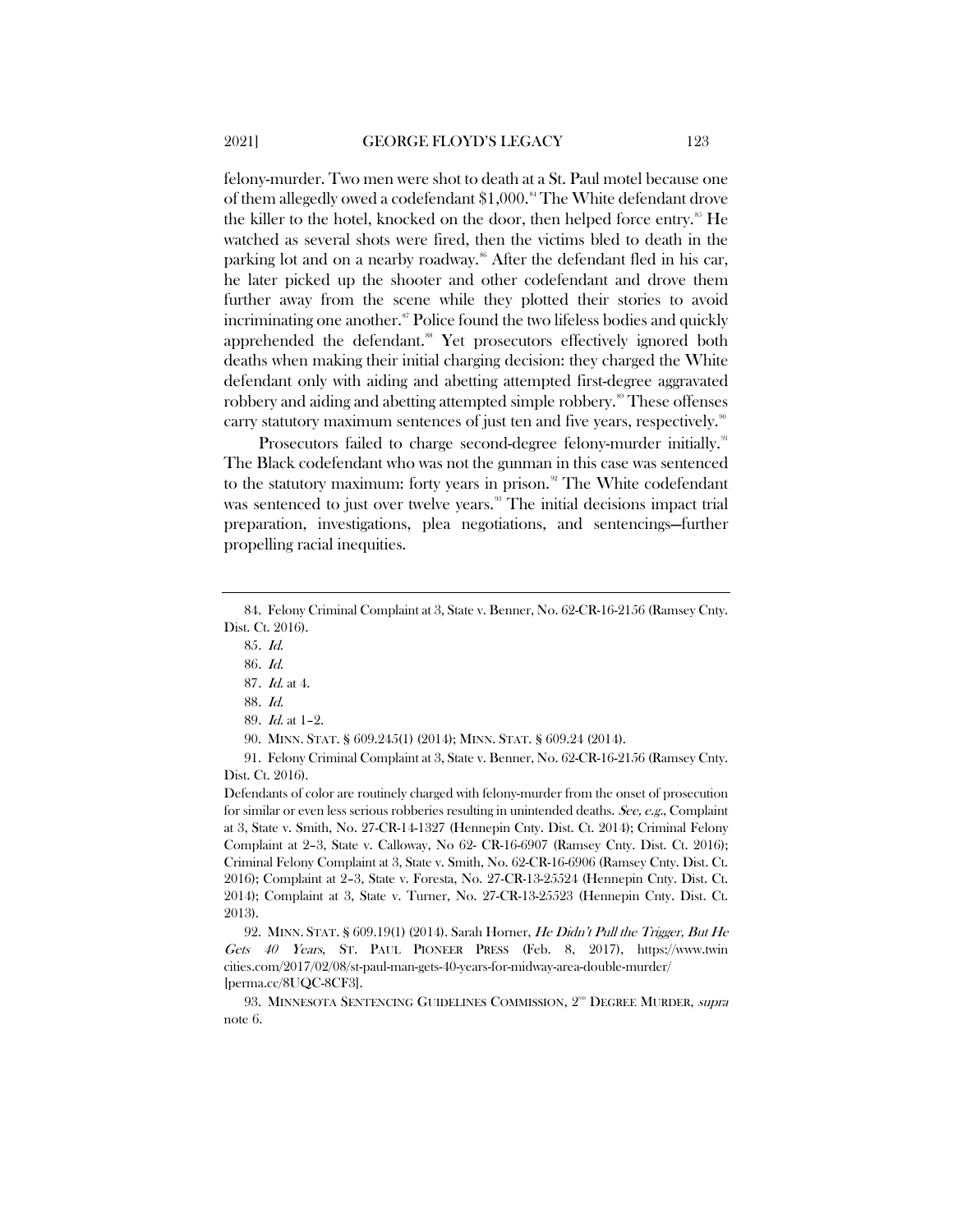The Twin Cites has an unadmirable history in the disposition of second-degree felony-murder cases. The record is ripe with disheartening examples of White defendants benefiting from the felony-murder doctrine, while defendants of color receive draconian treatment. The racial inequities manifest in charging, plea negotiations, conviction levels, and sentencings. Nearly a decade of statistics support these findings. In the abstract, the felony-murder doctrine is strained, artificial, and unfair. The archaic doctrine's application magnifies its flaws. The felony-murder doctrine exacerbates racial inequities and should be overhauled or altogether abolished.

## III. CULPABLE NEGLIGENCE OR RECKLESS INTENT: A CASE STUDY IN THE CHARGING OF A PEACE OFFICER AND AN INDIGENT MAN OF COLOR

<span id="page-14-5"></span>A police shooting and a shooting by an indigent person of color occurred in recent years in Ramsey County; though similar in factual consequence, they quickly took on very different legal complexions. In 2016, after months of deliberation, Ramsey County prosecutors made a charging decision in a high-profile police shooting. [94](#page-14-0) The victim was a Black school cafeteria worker, Philando Castile.<sup>95</sup> The defendant was a veteran of the St. Anthony Police Department, Jeronimo Yanez.<sup>[96](#page-14-2)</sup> Castile had been driving with his girlfriend and her young daughter when Yanez pulled the car over for a broken brake light.<sup>[97](#page-14-3)</sup> Castile "calmly" told the officer that he had a firearm; he also had a valid permit to carry.<sup>[98](#page-14-4)</sup> Yanez suddenly fired seven times into the car, killing Castile and nearly striking his girlfriend and

<span id="page-14-0"></span><sup>94.</sup> See generally John Choi, Ramsey Cnty. Att'y, Remarks Regarding the Hiring of a Special Prosecutor to Assist in the Philando Castile Matter (July 29, 2016), https://www.ramseycounty.us/sites/default/files/County%20Attorney/County%20Attorney% 20transcribed%20remarks%207%2029%2016.pdf [perma.cc/3H2V-BHSX] (stressing the importance of being "thoughtful and deliberate" in order to "provide the legitimacy this case requires and deserves"). The charging decision was announced more than four months after the incident. See Press Release, Office of the Ramsey County Attorney, Ramsey County Attorney Announces Criminal Charges Against Police Officer in Death of Philando Castile, RAMSEY CNTY. ATT'Y'S OFF. (Nov. 16, 2016), https://www.ramseycounty.us/sites/default/files/County%20Attorney/ 11.16.16%20County%20Attorney%20Remarks%20as%20Prepared%20for%20Delivery%2 0in%20Yanez%20Case\_0.pdf [perma.cc/UQ8S-MDVK]; Felony Criminal Complaint at 7, State v. Yanez, No. 0620373879 (Ramsey Cnty. Dist. Ct. 2017).

<span id="page-14-4"></span><span id="page-14-3"></span><span id="page-14-2"></span><span id="page-14-1"></span><sup>95.</sup> Mitch Smith, Officer Cleared in 2016 Killing of Black Driver, N.Y. TIMES at A1 (June 16, 2017).

<sup>96</sup>. Id.

<sup>97</sup>. Id.

<sup>98</sup>. Id.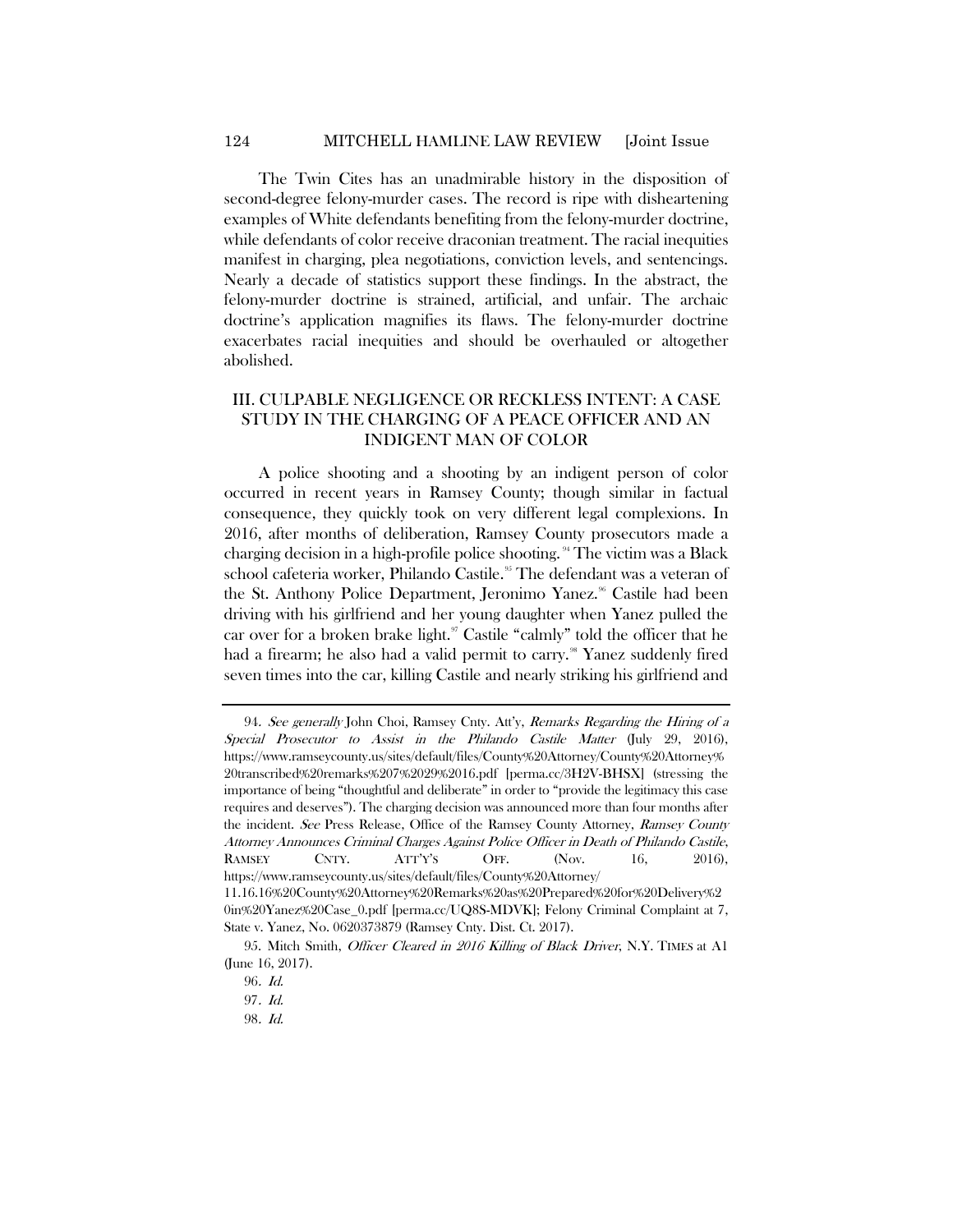the child.[99](#page-15-0) Prosecutors charged Yanez with second-degree manslaughter and intentional discharge of a firearm that endangers safety. $100$ 

The same office charged a more obscure case nearly a decade earlier against a nineteen-year-old Mexican immigrant, Alfredo "Freddy" Gutierrez-Gonzales, who was mishandling a rifle on the front porch of a house.<sup>[101](#page-15-2)</sup> When Gutierrez-Gonzales heard someone approaching, he put the rifle down.<sup>[102](#page-15-3)</sup> His friend called out, "Don't trip, it's just me."<sup>[103](#page-15-4)</sup> As Gutierrez-Gonzales picked the rifle back up, it suddenly went off.[104](#page-15-5) The bullet struck his friend, who was White, in the head; he died at the scene.<sup>[105](#page-15-6)</sup> Prosecutors did not dispute that the rifle going off was anything other than a tragic accident.<sup>[106](#page-15-7)</sup> Within days, prosecutors charged Gutierrez-Gonzales with second-degree felony-murder.<sup>[107](#page-15-8)</sup> The peace officer and the young man of color faced markedly different consequences.

The felony-murder charge in the Gutierrez-Gonzales case rested on a legally unstable foundation. The criminal complaint clearly enumerated the predicate felony: reckless discharge of a firearm within a municipality.<sup>108</sup> Unlike most other viable predicate felonies, which require intentional or knowing levels of *mens rea* to trigger felony-murder prosecutions,<sup>[109](#page-15-10)</sup> the predicate felony in the case against Gutierrez-Gonzales required only

<span id="page-15-4"></span><span id="page-15-3"></span>103. State's Memorandum of Law, State v. Gutierrez-Gonzales, No. 62-CR-08-16753 (Ramsey Cnty. Dist. Ct. 2008).

<span id="page-15-5"></span>104. Felony Criminal Complaint at 3, State v. Gutierrez-Gonzales, No. 62-CR-08-16753 (Ramsey County District Court 2008).

<span id="page-15-6"></span>105. Id.; Mara Gottfried, *Girlfriend of Suspected Shooter: 'Turn Yourself In...'*, ST. PAUL PIONEER PRESS (Nov. 16, 2008), https://www.twincities.com/2008/11/16/ girlfriend-of-suspected-shooter-turn-yourself-in/ [perma.cc/5SLC-NHDX].

<span id="page-15-7"></span>106. Felony Criminal Complaint at 3, State v. Gutierrez-Gonzales, No. 62-CR-08-16753 (Ramsey Cnty. Dist. Ct. 2008).

108. Id. at 1.

<span id="page-15-10"></span><span id="page-15-9"></span><span id="page-15-8"></span>109. See, e.g., Butala v. State, 887 N.W.2d 826, 831 (Minn. 2016) (establishing that arson is a viable predicate felony); MINN. STAT. § 609.561(1) (2020) (specifying a mens rea requirement of "intentionally" for the predicate felony of arson); State v. Dorn, 887 N.W.2d 826, 831 (Minn. 2016) (requiring that the actor knowingly or intentionally commit the predicate assault to trigger the felony-murder doctrine) (cited in Egan, Collateral and Independent Felonious Design, supra note [68](#page-11-7) (analyzing the general intent crime of firstdegree assault as a Minnesota predicate felony, contrasting it to the elevated mens rea threshold of specific intent assault required to trigger felony-murder under Ohio law)).

<sup>99</sup>. Id.

<span id="page-15-1"></span><span id="page-15-0"></span><sup>100.</sup> Felony Criminal Complaint at 7, State v. Yanez, No. 0620373879 (Ramsey Cnty. Dist. Ct. 2017).

<span id="page-15-2"></span><sup>101.</sup> Felony Criminal Complaint at 1–3, State v. Gutierrez-Gonzales, No. 62-CR-08- 16753 (Ramsey Cnty. Dist. Ct. 2008).

<sup>102</sup>. Id. at 3.

<sup>107</sup>. Id. at 5.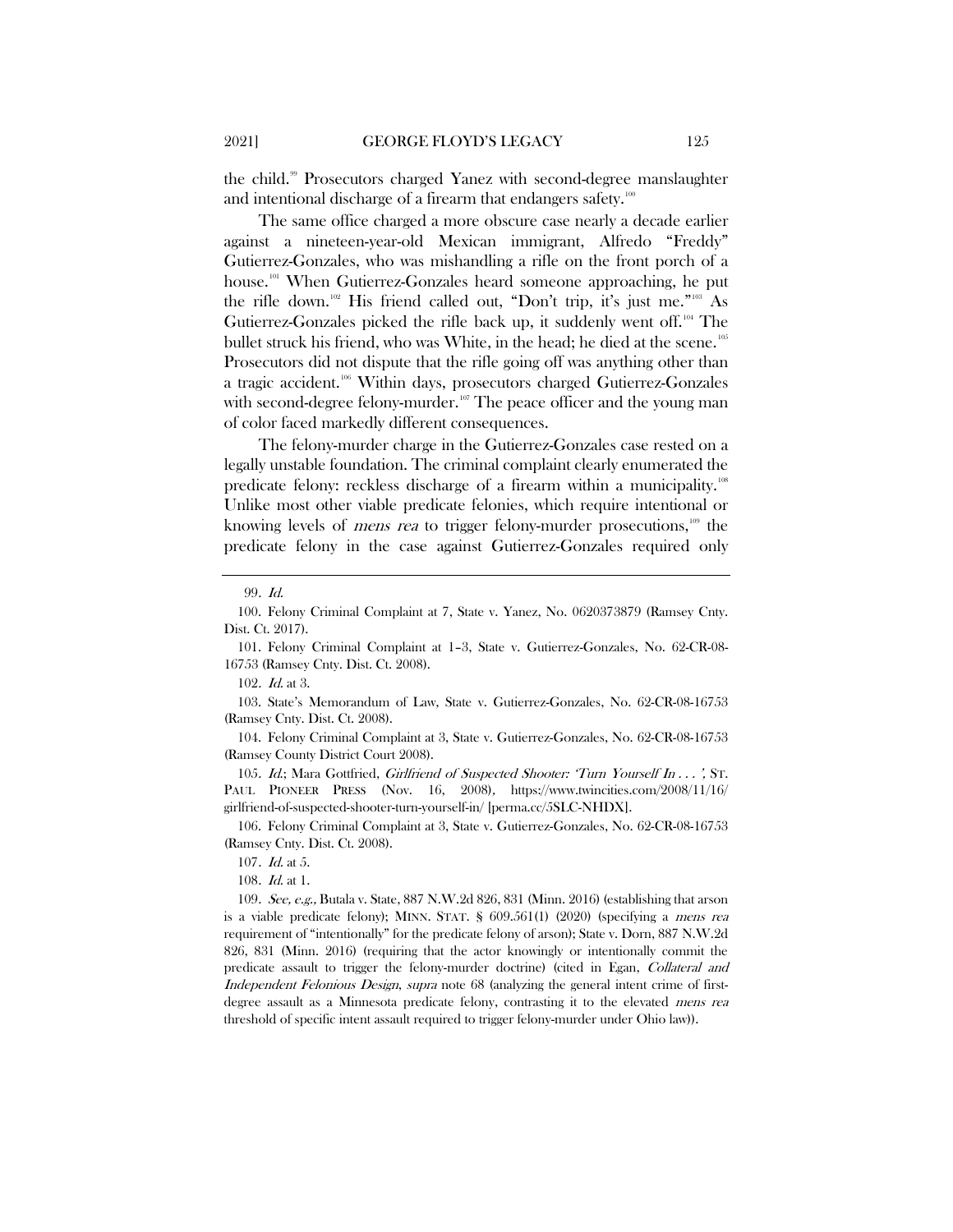reckless *mens rea*."<sup>0</sup> Although under Minnesota common law, offenses with reckless mens rea—or even strict liability—are technically viable predicate felonies,[111](#page-16-1) this charging vehicle stretches the theoretical framework of the felony-murder doctrine, which is premised on imputed intent, and has come under harsh criticism. $112$ 

In State v. Engle, decided just months before Gutierrez-Gonzales was charged, the Supreme Court of Minnesota assessed the mens rea requirement for reckless discharge of a firearm within a municipality as a standalone offense.<sup>[113](#page-16-3)</sup> The *Engle* Court noted ambiguity in whether the reckless mens rea required the voluntary act of pulling the trigger, or merely any voluntary act that "increases the likelihood that the gun will discharge accidentally."<sup>[114](#page-16-4)</sup> The *Engle* Court concluded that any "conscious or intentional act in connection with the discharge of a firearm" satisfies the mens rea element.<sup>[115](#page-16-5)</sup>

Arguably, the law just months before Gutierrez-Gonzales was charged required a deliberate, volitional trigger pull.<sup>[116](#page-16-6)</sup> The complaint did not allege one. [117](#page-16-7) Still, prosecutors rushed to charge Gutierrez-Gonzales with felony-

113. State v. Engle, 743 N.W.2d 592 (Minn. 2008).

<span id="page-16-4"></span><span id="page-16-3"></span>114. Id. at 595–96 (Minn. 2008) (cited in State v. Coleman, 944 N.W.2d 469, 478 (Minn. Ct. App. 2020) (defining reckless mens rea but applying it to third-degree murder)).

<span id="page-16-5"></span>115. State v. Engle, 743 N.W.2d at 596. It should not be lost on the reader that the defendant in Engle, a private security guard, was acting in a quasi-law enforcement capacity.  $Id$ , at 593. While the race of the victim is unclear from the published appellate court opinion, it is clear that Mr. Engle shooting and paralyzing the victim was not justified. Id. Notwithstanding the horrific consequences of the shooting, Mr. Engle was not charged with attempted murder or even assault, and the sentencing judge imposed a mere two years of probation after which the conviction was to be reduced to a misdemeanor. Id. Rare are the cases where a lay person of color receives the benefit of such generous charging or sentencing.

<span id="page-16-7"></span><span id="page-16-6"></span>116. See generally id.

117. Felony Criminal Complaint at 3, State v. Gutierrez-Gonzales, No. 62-CR-08-16753

<span id="page-16-0"></span><sup>110.</sup> MINN. STAT. § 609.66(1)(a)(3) (2006); see generally State v. Engle, 743 N.W.2d 595 (Minn. 2008) (developing mens rea required for reckless discharge of a firearm in a municipality).

<span id="page-16-1"></span><sup>111</sup>. See State v. Smoot, 737 N.W.2d 849, 853–855 (Minn. Ct. App. 2007) (holding that felony Driving While Impaired, a strict liability offense, may serve as a viable predicate felony in felony-murder prosecutions).

<span id="page-16-2"></span><sup>112.</sup> Interview with Professor George M. Platt, University of Oregon School of Law (Nov. 14, 1969) (cited in State v. Blair, 214 P.3d 47, 57 (Oregon Ct. App. 2009) (stressing "we have approached the outer limits of the *mens rea* requirement with respect to murder in the felony-murder doctrine. In effect what we have is strict liability when one who sets out to commit a lesser felony with no *mens rea*—with no mental element of intending to kill anyone—winds up as a murderer  $\dots$ . . . . There will be a door through which the very unusual defendant will be able to exit from the charge of murder")).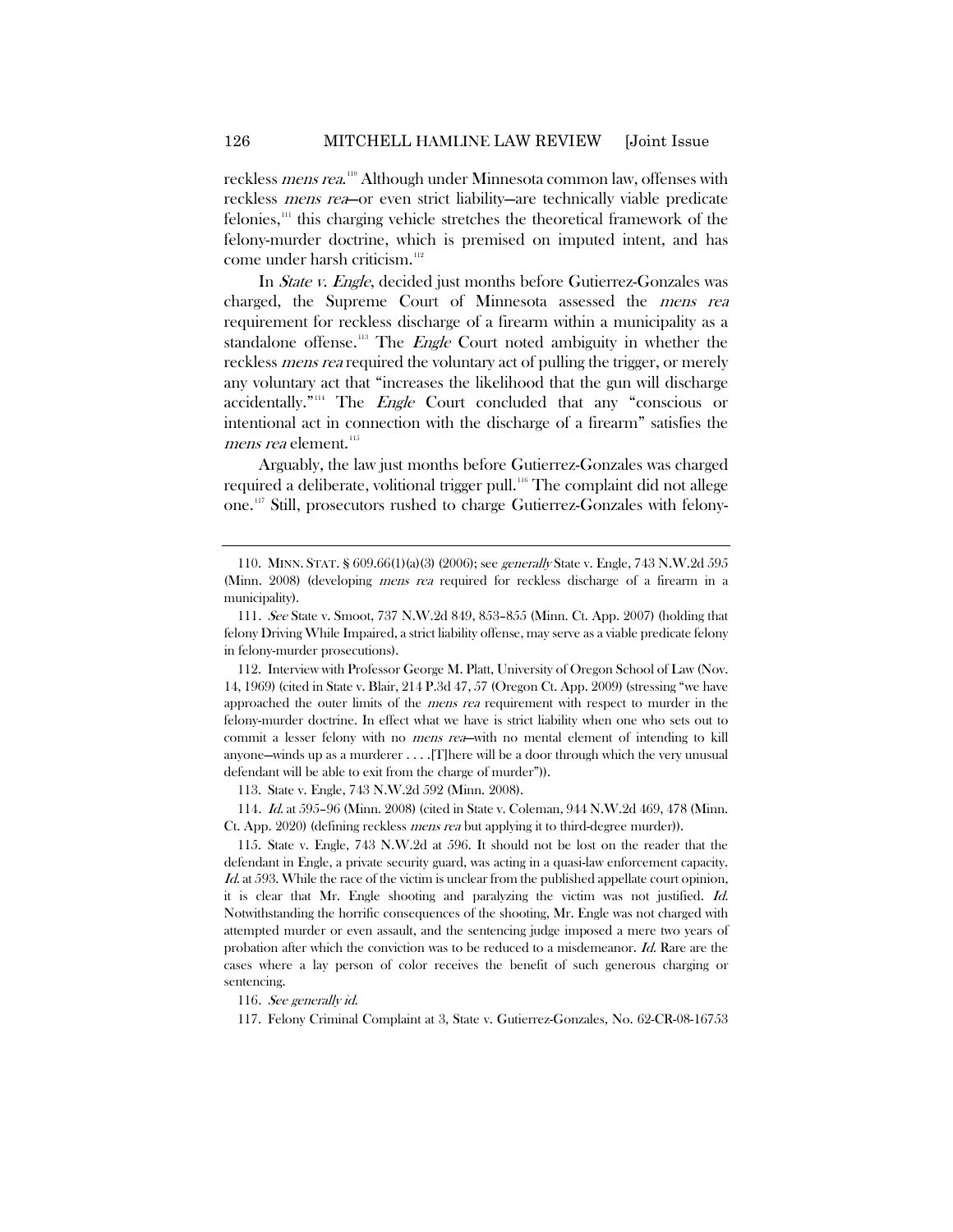murder. More unnerving, prosecutors made no attempt to satisfy even the lower post-Engle mens rea threshold. They failed to plead any voluntary acts by Gutierrez-Gonzales that would have "increase[d] the likelihood that the gun will discharge accidentally."[118](#page-17-0) The only facts alleged in the complaint relating to Gutierrez-Gonzales' handling the rifle are "trying to put a clip in" and "pick[ing] the gun back up" after "put[ting] the gun down."[119](#page-17-1) This is routine conduct that peace officers across the nation engage in every day without criticism; yet it is the sole alleged misconduct on which Gutierrez-Gonzales' felony-murder charge hinged.

The same office declined to utilize a similar predicate felony against Yanez. Prosecutors had to have realized that such a charging option was available; the potential predicate felony was evident as counts two and three on the very face of the complaint: intentional discharge of a firearm that endangers safety.<sup>[120](#page-17-2)</sup> The *mens rea* for the would-be predicate felony was intentional.[121](#page-17-3) If reckless discharge of a firearm could predicate felonymurder charges in the case against Gutierrez-Gonzales, certainly intentional discharge of a firearm could serve as a predicate felony in the case against Yanez. Intentional discharge of a firearm is a more legally sound predicate felony because of its heightened mens rea requirement. Charging seconddegree felony-murder would have recalibrated plea negotiations, trial strategy, and the way jurors viewed the evidence. It may have even led to a guilty plea or a different verdict at trial.

The facts only bolster the case for a felony-murder charge against Yanez. He deliberately aimed his firearm in the direction of Castile and the other two occupants of the vehicle, and with full volitional control, pulled the trigger no less than seven times.<sup>[122](#page-17-4)</sup> Obviously, prosecutors thought they had a strong case for unlawful intentional discharge of a firearm, otherwise they would not have charged Yanez with those two counts. But they failed to take the next step and bring the felony-murder charge, even though the only additional element of proof they would have needed was not in dispute: Philando Castile's lifeless body.

<span id="page-17-0"></span><sup>(</sup>Ramsey Cnty. Dist. Ct. 2008) (alleging the "gun suddenly went off . . . the shooting was an accident").

<sup>118.</sup> See Engle, 743 N.W.2d at 596.

<span id="page-17-1"></span><sup>119.</sup> Felony Criminal Complaint at 3, State v. Gutierrez-Gonzales, No. 62-CR-08-16753 (Ramsey Cnty. Dist. Ct. 2008).

<span id="page-17-4"></span><span id="page-17-3"></span><span id="page-17-2"></span><sup>120.</sup> Felony Criminal Complaint at 1–2, State v. Yanez, No. 0620373879 (Ramsey Cnty. Dist. Ct. 2017).

<sup>121.</sup> MINN. STAT. § 609.66(1)(a)(2) (2006).

<sup>122.</sup> Smith, supra note [95.](#page-14-5)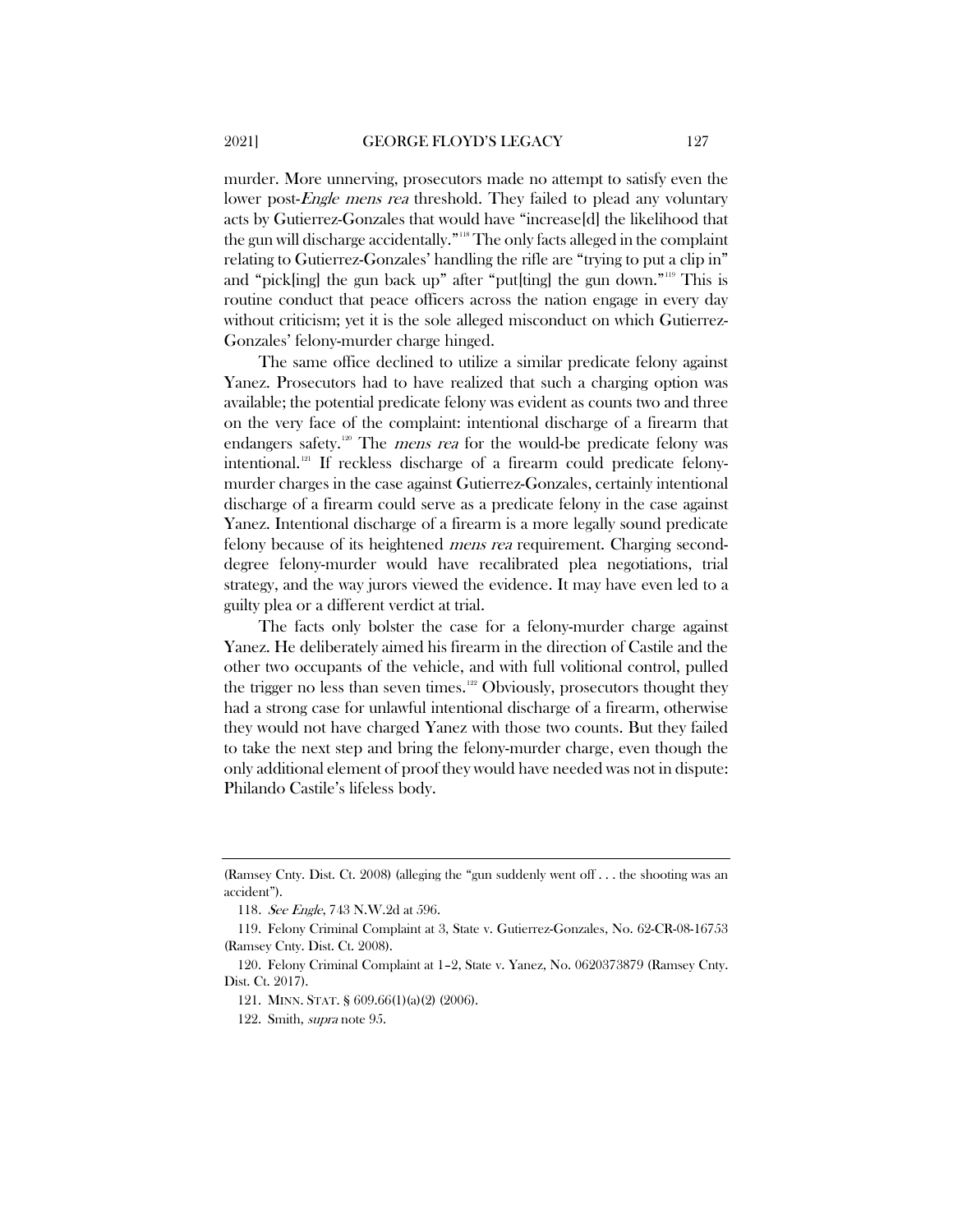<span id="page-18-6"></span>The Yanez prosecutors may argue that it was a legitimate exercise of discretion not to charge felony-murder. That discretion is precisely the problem: it so rarely gets used to the detriment of peace officers and is so often weaponized against people of color.<sup>[123](#page-18-0)</sup> Regardless of whether it was Yanez's status as a peace officer or the race of the victims that differentiated the charging in the two cases, this disparity exemplifies unconscionable systemic bias in the prosecution of police killings and killings by civilian people of color. If prosecutors cannot harmonize their charging decisions across these demographics, the felony-murder doctrine should be abolished.

## IV. GEORGE FLOYD'S LEGACY: LASTING REFORM AND A SHIFTING SOCIAL PRISM IN ANTICIPATION OF APPELLATE REVIEW OF MINNESOTA'S FELONY-MURDER DOCTRINE

<span id="page-18-5"></span><span id="page-18-4"></span>The distorted approach to police killings, coupled with larger systemic racial bias, has plagued the Twin Cities' handling of felony-murder cases, other homicides, and crime more generally. In the four years between the Castile and Floyd killings, Minnesota prosecutors brought charges against peace officers on just two other occasions. $124$  In that time there were forty-seven on-duty police killings in the state.<sup>[125](#page-18-2)</sup> The problem goes back much further: from 2000–2016, the Office of the Hennepin County Attorney did not bring charges in a single police shooting.[126](#page-18-3) The racial inequity of that approach and the tacit acceptance of the devastation, dehumanization, and terror it encompasses have deeply scarred the community. The Chauvin conviction and appellate posture may cultivate justice in two conflicting ways: either upholding a measure of accountability against Floyd's killer in a way that catalyzes community healing, or, alternatively, prompting a legal change in a way that would, unfortunately, lessen this killer's punishment

<span id="page-18-0"></span><sup>123</sup>. See supra Section II; see also Greg Egan, Opinion, Minnesota Needs to Change Its 'Felony-Murder' Doctrine. Racial Inequities Are One Reason, ST. PAUL PIONEER PRESS at 19A (June 28, 2020).

<span id="page-18-1"></span><sup>124.</sup> Pat Borzi, Why Are Cops in Minnesota So Rarely Charged in Officer-Involved Deaths?, MINNPOST (June 1, 2020), https://www.minnpost.com/metro/2020/06/why-arecops-in-minnesota-so-rarely-charged-in-officer-involved-deaths/ [perma.cc/2STM-WX7G].

<span id="page-18-2"></span><sup>125.</sup> Jeff Hargarten, Jennifer Bjorhus, MaryJo Webster, & Kelly Smith, Every Police-Involved Death in Minnesota Since 2000, STAR TRIB. (Oct. 2, 2020), https://www.startribune.com/fatal-police-encounters-since-2000/502088871/ [perma.cc/C7PV-EPNG].

<span id="page-18-3"></span><sup>126.</sup> Tom Jackman & Devlin Barrett, Charging Officers with Crimes is Still Difficult for Prosecutors, WASH. POST (May 29, 2020), https://www.washington post.com/crime-law/2020/05/29/charging-cops-with-crimes-is-still-difficult-prosecutors/ [perma.cc/WM2V-Z7ZD].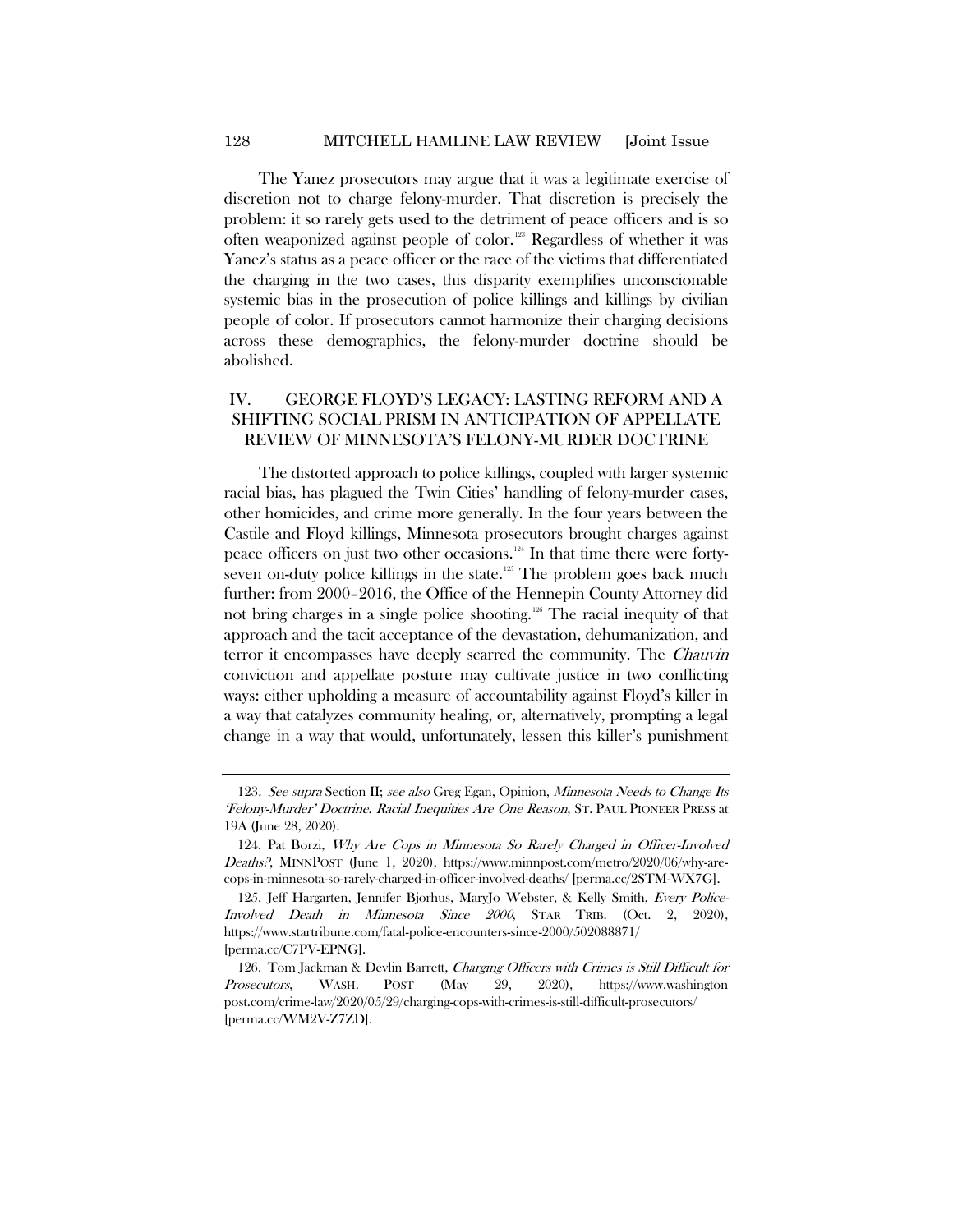but facilitate new law benefiting the long-abused community he has so deeply scarred.

The prosecution of George Floyd's killer stands apart from even the other exceedingly rare cases charged against peace officers. It is a sign of progress, but it also evidences just how far things had deteriorated. The other recent Minnesota police killings, while driven in part by their unique factual circumstances, still mirror the racial inequities evident in seconddegree felony-murder prosecutions more generally. They also reflect a basic deference to peace officers. A Washington County Sheriff's deputy, Brian Krook, was recently indicted for second-degree manslaughter for shooting a young man in the midst of a mental health crisis.<sup>[127](#page-19-0)</sup> The victim was a White, off-duty Emergency Medical Technician.<sup>[128](#page-19-1)</sup> The victim's race and occupation likely motivated prosecutors to seek the indictment. In addition, there tends to be greater sympathy for victims suffering from a mental health crisis.[129](#page-19-2) Under these circumstances, even though Krook was also White, prosecutors went to the grand jury. They did not, however, go so far as to recommend a felony-murder charge. One can speculate as to whether prosecutors would have pursued felony-murder had the shooting involved an officer of color. Conversely, had the victim been a person of color, an indictment may not have been sought at all. What appear to be surface inroads towards justice in the Krook prosecution are nuanced and may actually be yet another manifestation of racial inequity. This is an inequity challenged—but not eviscerated—by the conviction of Floyd's killer.

The Krook case stands in stark contrast to the most recent prosecuted police shooting in Minnesota leading up to George Floyd's killing, but that does not mean that it harmonizes with the Chauvin case when it comes to racial justice and policing. Mohamed Noor was a Black, Somali-American Minneapolis police officer who, in the dark of night, shot and killed a White woman.<sup>[130](#page-19-3)</sup> While initially Noor was charged with third-degree murder and second-degree manslaughter,<sup>[131](#page-19-4)</sup> prosecutors later elevated charges, bypassing

<span id="page-19-5"></span><span id="page-19-0"></span><sup>127.</sup> Summons at 1, State v. Krook, No. 82-CR-19-2887 (Washington Cnty. Dist. Ct. 2019); Matt Sepic, Washington Co. Deputy Says he Felt 'Horrible' After Shooting, Killing a Man Threatening Suicide, MINN. PUB. RADIO NEWS (Mar. 18, 2020), https://www.mprnews.org/story/2020/03/17/washington-co-deputy-says-he-felt-horrible-aftershooting-a-suicidal-man-to-death [perma.cc/3AS4-9RR2].

<sup>128</sup>. Id.

<sup>129.</sup> Hargarten et al., supra not[e 125.](#page-18-4)

<span id="page-19-4"></span><span id="page-19-3"></span><span id="page-19-2"></span><span id="page-19-1"></span><sup>130.</sup> Libor Jany, Ex-Minneapolis Police Officer Noor to Plead Not Guilty in Damond Shooting Death, STAR TRIB. (April 26, 2008), https://www.startribune.com/ minneapolis-police-officer-mohamed-noor-will-plead-not-guilty-in-shooting-death-of-justinedamond/480845391/ [perma.cc/9SZJ-RWGS].

<sup>131.</sup> Complaint at 1, State v. Noor, No. 27-CR-18-6859 (Hennepin Cnty. Dist. Ct. 2018).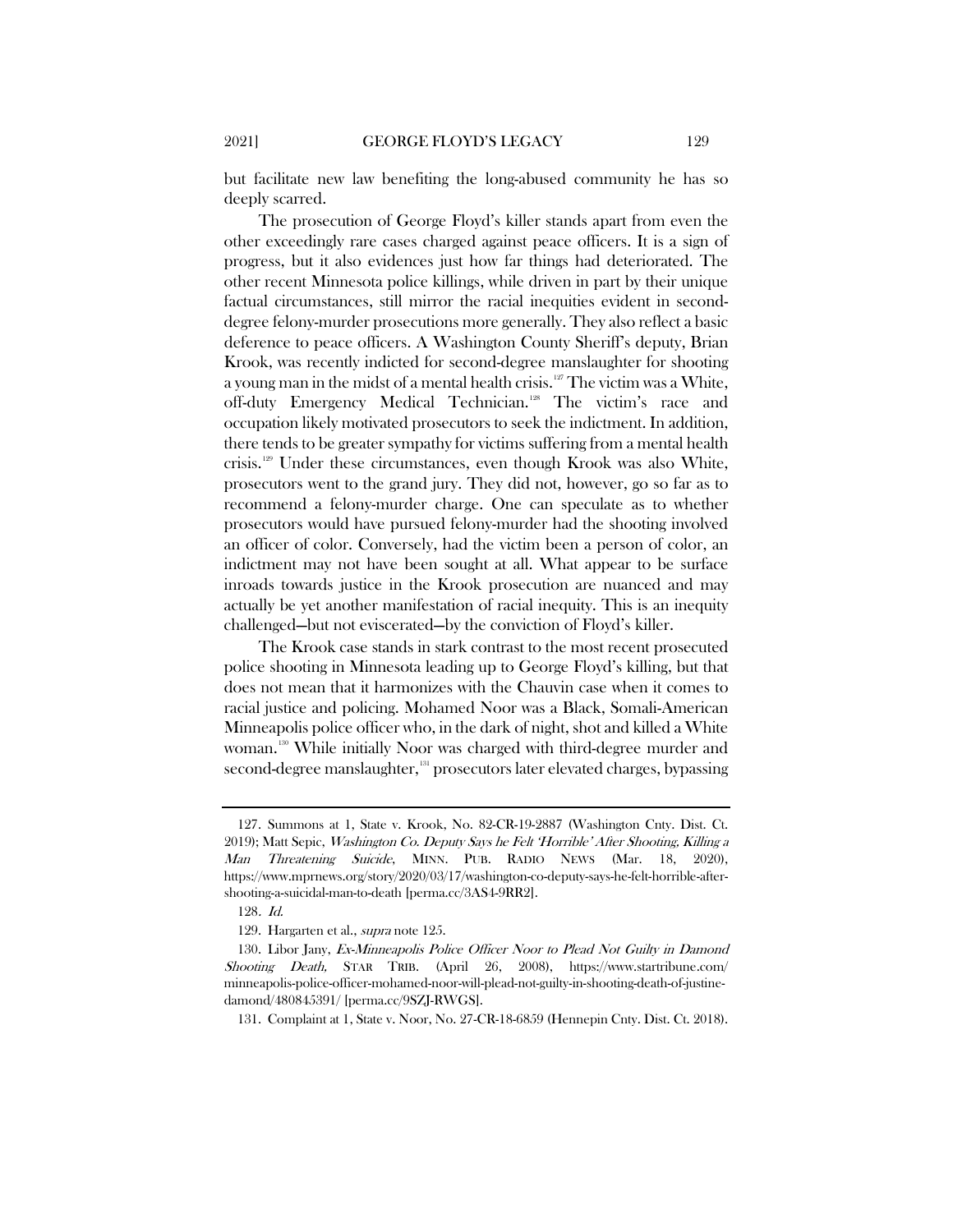second-degree felony-murder to charge Noor with second-degree intentional murder.<sup>[132](#page-20-0)</sup> Although bringing criminal charges—perhaps even a felony-murder charge—was appropriate, intentional murder was a stretch. [133](#page-20-1) There was no body camera footage and no incriminating statement by Noor.[134](#page-20-2) His charges far exceeded those that Yanez and Krook faced. Noor's was the only one of the three cases where an officer of color killed a White victim, so the charging and outcome of that case should not be wholeheartedly celebrated.

Just a few miles from the courthouse where Chauvin's trial was still drawing to its conclusion, yet another young Black man was gunned down by a White peace officer, Kimberly Potter. [135](#page-20-3) Daunte Wright had been pulled over for expired license plate tabs, allegedly tried to flee, and was shot because Potter somehow thought she was handling a taser instead of a firearm.<sup>[136](#page-20-4)</sup> A County Attorney promptly charged the officer with Second-Degree Manslaughter, and Minnesota Attorney General Keith Ellison vowed to continue with the prosecution when his office took over.<sup>[137](#page-20-5)</sup> Though it appears more a case of ineptitude than savagery, this case has many of the same racial, policing, and power elements of Chauvin's. And the likely result is another conviction. That would be the right outcome; it would reinforce the sea change finally evident in Chauvin's case. The hope is that these tragic cases will decrease in frequency, but when they do happen, the trend for greater accountability will continue.

134. Jany, *supra* not[e 130.](#page-19-5)

<span id="page-20-0"></span><sup>132</sup>. Second-Degree Murder Charge Officially Added to Noor Complaint, 5 EYEWITNESS NEWS KSTP (Mar. 26, 2019), [web.archive.org/web/20200614165049/ https://kstp.com/news/second-degree-murder-charge-officially-added-mohamed-noorcomplaint/5175413/].

<span id="page-20-1"></span><sup>133.</sup> In its statutory amendments in the wake of George Floyd's killing, the Minnesota Legislature recognized a more nuanced mental state required for prosecution of an officer in Noor's position, which in some ways validated his defense. Compare MINN. STAT. § 609.066(1)(1) (2016) (classifying a killing as "justified" only when actually "necessary to protect the peace officer or another from apparent death or great bodily harm"), with MINN. STAT. § 609.066(1)(1) (2020) (inserting "if an objectively reasonable officer would believe, based on the totality of the circumstances known to the officer at the time and without the benefit of hindsight, that such force is necessary").

<span id="page-20-3"></span><span id="page-20-2"></span><sup>135.</sup> Nicholas Bogel-Burroughs & Azi Paybarah, Protesters Clash with Police After Minnesota Officer Shoots Black Man, N.Y. TIMES (Apr. 11, 2021), https://www.nytimes.com/2021/04/11/us/brooklyn-center-minnesota-police-shooting.html [perma.cc/8PPJ-SNRQ].

<sup>136,</sup> Id.

<span id="page-20-5"></span><span id="page-20-4"></span><sup>137.</sup> Amy Forliti, Minnesota AG's Office to Prosecute Case Involving Wright's Death, STAR TRIB. (May 21, 2021), https://www.startribune.com/minnesota-ags-office-to-prosecutecase-in-wrights-death/600059862/?utm\_source=newsletter& utm\_medium=email&utm\_campaign=talkers [perma.cc/TV9B-93ML].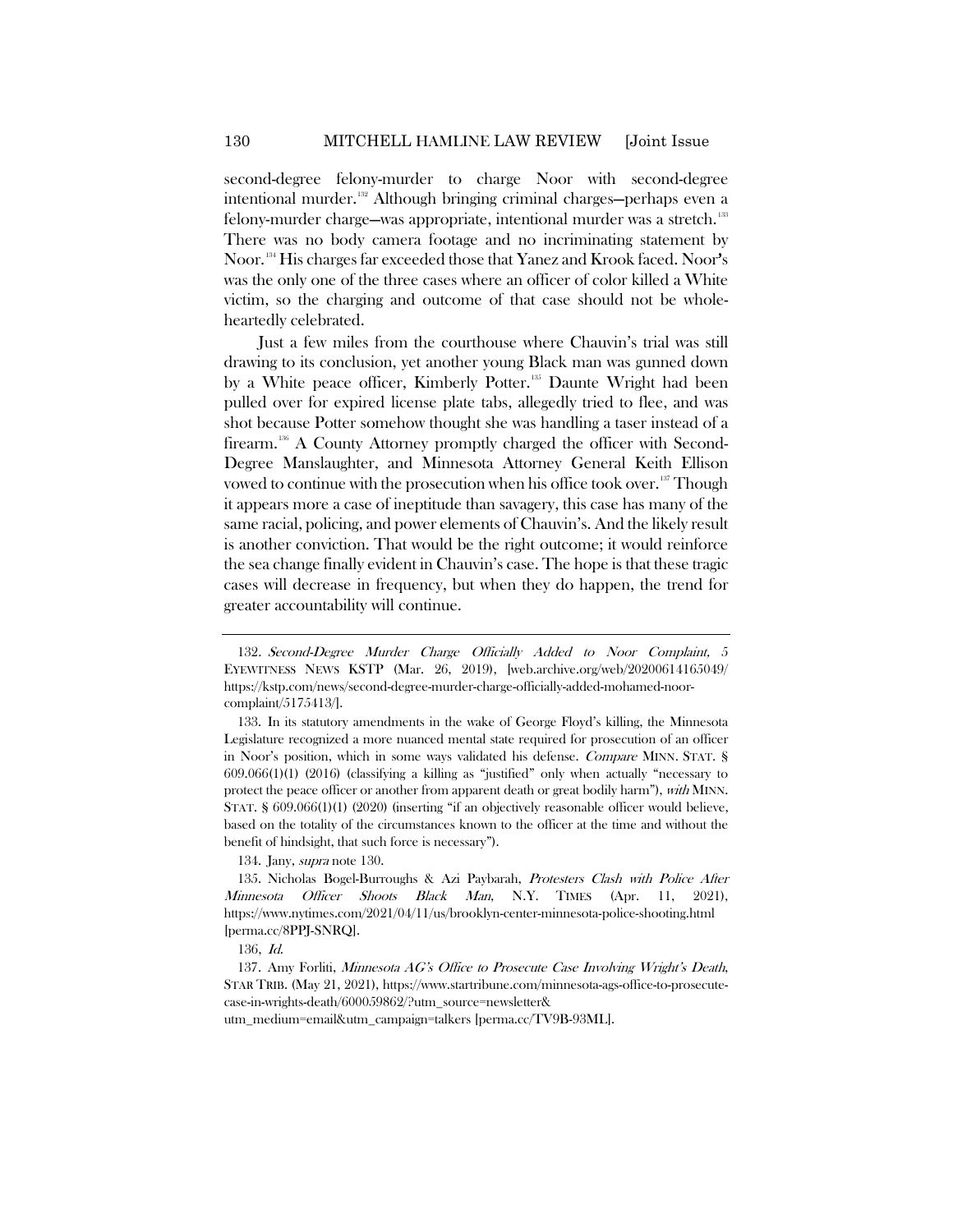Against this backdrop it appears we are at a fulcrum in our long history of racial inequity in the prosecution and sentencing of police killings, and in the use of the felony-murder doctrine more generally. Up until now, most frequently, officers who killed were never even charged.[138](#page-21-0) On the rare occasions—two others in recent memory in Minnesota—that a White officer was charged or indicted, it was only to second-degree culpable manslaughter, not felony-murder.<sup>[139](#page-21-1)</sup> A person of color is killed by police; the initial public outcry dissipates; only in rare cases are charges brought; then it happens all over again. Community leaders like former Minneapolis NAACP president Leslie Redmond have expressed their exasperation: "The 13th [Amendment to the U.S. Constitution] abolished slavery except if one was duly convicted of a crime. The legacy of slave patrols ha[s] continued through our current policing system and it is time for a change. The murder of George Floyd made people realize that silence equal[s] consent."<sup>[140](#page-21-2)</sup>

Considering that long history of tribulation, the community rightly celebrated Chauvin's convictions. But there is a reasonable chance that the conviction to the top count, second-degree felony-murder, will not stand. The Supreme Court of Minnesota may answer the call of academics and practitioners to reevaluate the merger limitation to the felony-murder doctrine.[141](#page-21-3) The high Court may hold that at the very least assaults—and possibly other felony-level crimes of physical aggression towards a person that lead to an unintended death cannot predicate felony-murder. Such a holding would be grounded in the following reasoning: because the *mens* rea, or violent underlying criminal intent was common to the predicate assaultive crime and murder in the abstract, the two crimes merge. $142$ 

As horrific as his actions were, Chauvin did not intend to kill Floyd. There was public outrage when he was not charged with intentional murder,<sup>[143](#page-21-5)</sup> but Ellison and his team were correct to conclude that intentional murder simply did not fit. Chauvin set out to do something appalling: he likely wanted make Floyd fear the power imbalance, likely wanted to hurt

<sup>138.</sup> Jackman & Barrett, supra not[e 126.](#page-18-5)

<span id="page-21-1"></span><span id="page-21-0"></span><sup>139.</sup> Indictment, State v. Krook, No. 82-CR-19-2887 (Washington Cnty. Dist. Ct. 2019); Criminal Complaint, State v. Potter, No. 27-CR-21-7460 (Hennepin Cnty. Dist. Ct. 2021).

<span id="page-21-2"></span><sup>140.</sup> Interview with Leslie E. Redmond, Esq., Former NAACP President, in St. Paul, Minnesota (Jan. 3, 2021) (on file with author).

<sup>141.</sup> Egan, Collateral and Independent Felonious Design, supra note [68.](#page-11-7)

<span id="page-21-4"></span><span id="page-21-3"></span><sup>142.</sup> *Id.* (providing thorough analysis of mechanics of felony-murder doctrine predicated on assaultive crimes).

<span id="page-21-5"></span><sup>143.</sup> Harry Litman, Opinion, Does Third-Degree Murder Sound Too Mild for Chauvin.<sup>2</sup> It's Exactly Right, L.A. TIMES (June 2, 2020), www.latimes.com/opinion/ story/2020-06-02/george-floyd-derek-chauvin-murder-charge [perma.cc/A797-5K3S].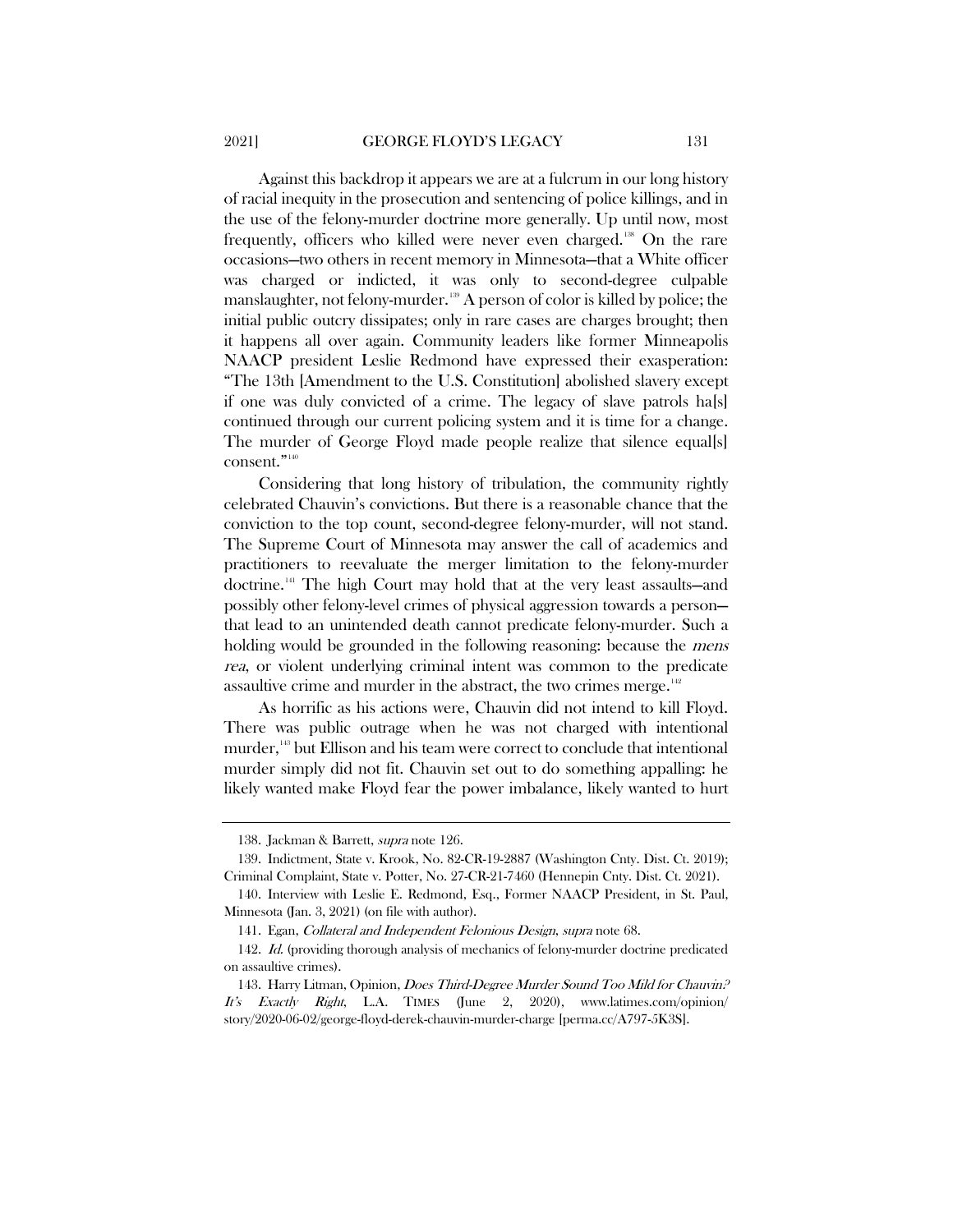Floyd; perhaps he even intended to make him beg for his life, or at the very least recognize that he had the absolute power to take it away. Chauvin likely further intended to whitewash all of this in a police report he would have turned over to prosecutors to entice them to charge Floyd, had he survived. He likely intended to make Floyd out as the bad actor, maybe even the aggressor, just as peace officers have done across the Twin Cities and across the rest of the country with impunity for far too long. Even more appalling, Chauvin used the power of his badge to try to do all of this. But none of this could be congruent with an affirmative intent to kill. The Author is among the harshest critics of what Chauvin did, but to assert that he intended to slowly kill George Floyd in broad daylight amidst a sea of onlookers is misguided.

As unsettling as this prospect is, and as much as Derek Chauvin deserves a harsh penalty for the heinous murder he without question committed, the progressive elements of the legal community have to recognize that in many ways, Chauvin's case provides a sound factual scenario to finally rewrite Minnesota's felony-murder doctrine by adopting a merger limitation. Chauvin was calculated and intentional in perpetrating an appalling and wholly unjustified assault, but he did not intend to kill. Take away the badge, take away the devastation Chauvin's actions have had on the community, take away his heartlessness, his violence, his callousness, and his horrifying belief that he was untouchable, and what is left is a textbook example of the type of prosecution that a merger limitation to the felony-murder doctrine would preclude. The law must be so clinical, so objective, and so dispassionate if it is to dispense justice on a broad scale, even when it seems unpalatable in the short term.

Change in Minnesota's felony-murder doctrine is long overdue. But from a community, racial equity, and police reform perspective, it would seem both shameful and tragic if this were to be the case to finally deliver it. For more than forty years, the Supreme Court of Minnesota and the State Legislature have turned a deaf ear to calls for reform, $144$  silencing those who have suffered from a racially and socioeconomically biased law weaponized against the disenfranchised.<sup>[145](#page-22-1)</sup> Shameful, tragic, but not atypical: the world finally listens when a White person of power speaks.

Chauvin's legal team will invariably do just that by challenging the felony-murder conviction with a call for merger. Ironically, the unintended champion for a long-overdue change in law that would benefit communities of color may now be this White former officer who has wreaked such devastation on those very communities. It is not just ironic; it is insulting and

<sup>144.</sup> Egan, Collateral and Independent Felonious Design, supra note [68.](#page-11-7)

<span id="page-22-1"></span><span id="page-22-0"></span><sup>145.</sup> Egan, Minnesota Needs to Change Its 'Felony-Murder' Doctrine, *supra* note [123.](#page-18-6)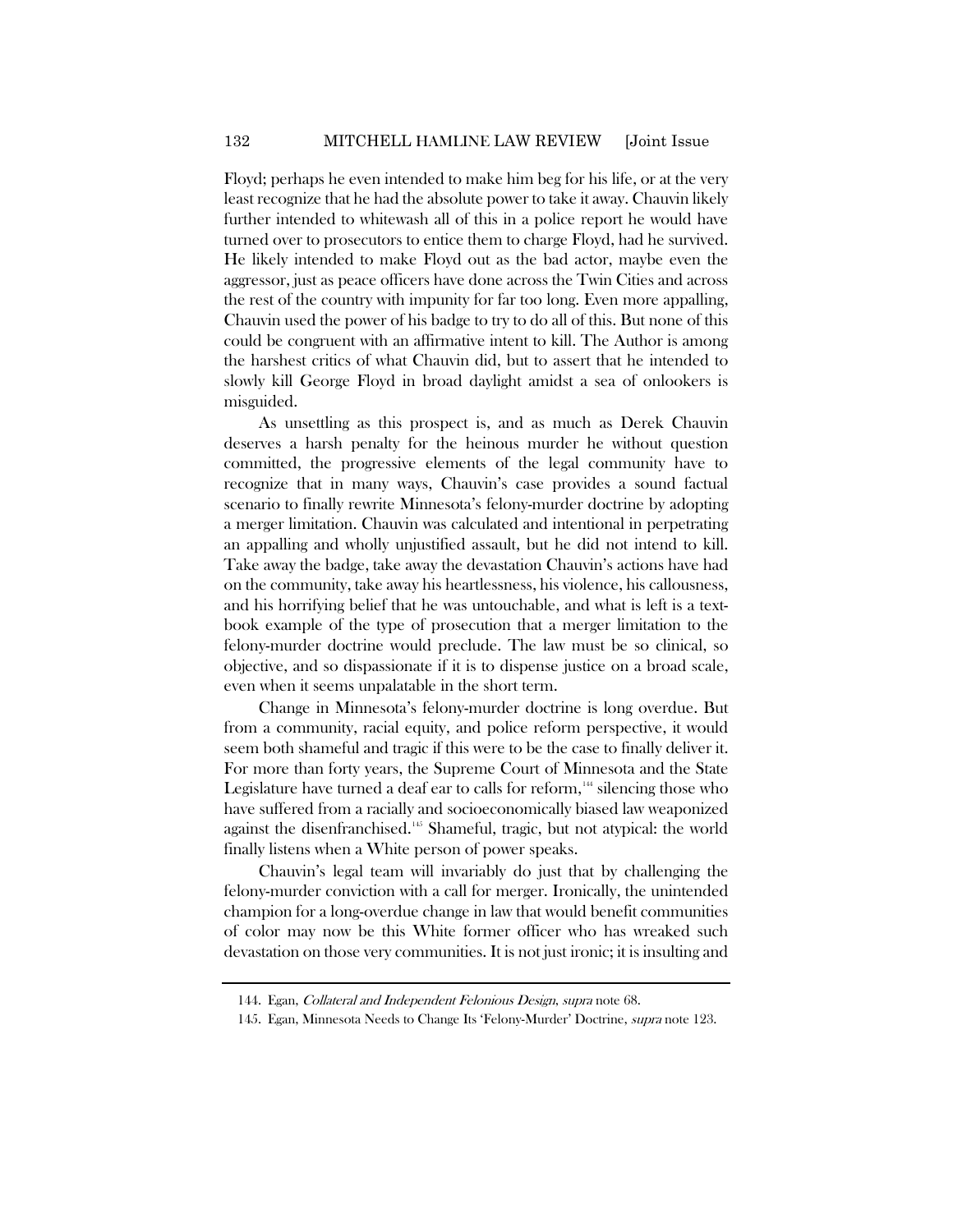demeaning. However distasteful it may be, Chauvin's appeal has the potential to finally cleanse Minnesota's felony-murder doctrine of some of the gross racial and socioeconomic inequity that has plagued it for generations.

Peace officers are not the only actors who have perpetuated the inequities of Minnesota's felony-murder doctrine; prosecutors and judges should not escape blame.<sup>[146](#page-23-0)</sup> As sickening as overturning the most serious conviction against Chauvin would be, the accompanying evolution in the law would facilitate justice, even if prosecutors and judges were not ready. The outcry, tragedy, and reform of the past year should leave their mark on these ministers of justice, awakening them to the inequities of the felony-murder doctrine and the way it has long been employed to defile communities of color. But even if all that has happened in the past year does not have that effect, a change in the law would drag prosecutors and judges forward, whether they were ready or not, because it would finally deprive them of a tool that—unconsciously or intentionally—they have long weaponized against the disenfranchised.<sup>[147](#page-23-1)</sup>

So even if Chauvin's felony-murder conviction is overturned, George Floyd will still have had a lasting impact on the law and on the broader community in which it is immersed. Slow as the waking of conscience may be, the tide is finally shifting. And that tidal pool is deeper, and hopefully longer lasting, than just Derek Chauvin's legal case. Although only one of the recent Minnesota police killings leading up to Chauvin has resulted in a conviction, all four cases were brought in the past five years.<sup>[148](#page-23-2)</sup> On an unprecedented scale in the wake of George Floyd's killing, the streets have flooded with sustained protest—both in Minnesota and around the world.<sup>[149](#page-23-3)</sup> Their calls are for racial equity and police reform.<sup>[150](#page-23-4)</sup> And it has not been without effect: the public has successfully demanded laws aimed at fostering more effective relationships between the police and the community, preventing police killings, and imposing greater accountability when killings do occur[.151](#page-23-5) Moreover, leaders like Minneapolis Police Chief Medaria

<sup>146.</sup> See supra Sections II & III.

<sup>147.</sup> See supra Sections II & III.

<span id="page-23-2"></span><span id="page-23-1"></span><span id="page-23-0"></span><sup>148.</sup> Jon Collins & Riham Feshir, Two Minnesota Police Shooting Trials, Two Very Different Verdicts, MPR NEWS (May 1, 2019), https://www.mprnews.org/story/ 2019/05/01/two-minnesota-police-shooting-trials-two-very-different-verdicts [perma.cc/HQ2G-J5HE].

<span id="page-23-3"></span><sup>149.</sup> Olivia Le Poidevin, George Floyd: Black Lives Matter Protests Go Global, BBC NEWS (June 8, 2020), https://www.bbc.com/news/av/world-52967551.

<sup>150</sup>. Id.

<span id="page-23-5"></span><span id="page-23-4"></span><sup>151.</sup> See, e.g., MINN. STAT. § 299C.80 (2020) (calling for the formation of an independent Use of Force Investigations Unit within the Bureau of Criminal Apprehension to conduct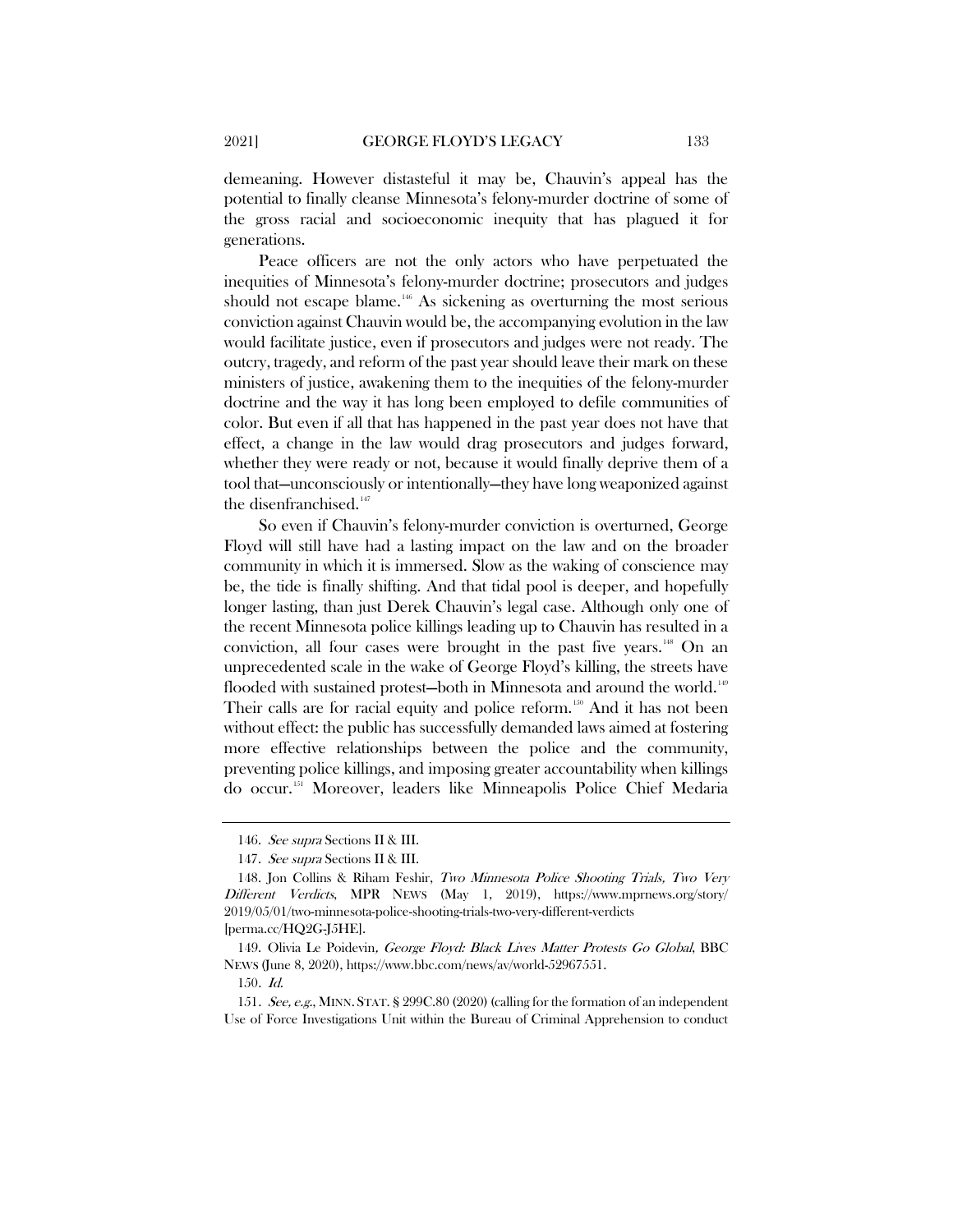Arradondo are now at the helm. He immediately discharged all four officers involved in Floyd's death and promised, "The Floyd family will lead me forward."<sup>[152](#page-24-0)</sup> Finally, the aggressive charging of Chauvin, $153$  like the general approach of Ellison and his team to this prosecution, are in and of themselves promising.[154](#page-24-2) Things are starting to change.

The Supreme Court of Minnesota may wrestle Chauvin's murder convictions away from the communities that rightly celebrated them, but it cannot take away the reform, the unity, and the dialogue that has grown over the course of this past year. Moreover, when it comes to the felony-murder doctrine, the Supreme Court of Minnesota cannot take away that conviction without also taking away a tool that has been weaponized in the legal system against communities of color for generations. The ideal outcome is for Chauvin's appeal to catalyze a dialogue about a merger limitation to the felony-murder doctrine, but for the Supreme Court of Minnesota to recognize that public policy demands that his conviction stand.

<span id="page-24-1"></span>153. Chauvin's conviction under the second-degree felony-murder doctrine is rare for peace officers, but squarely akin to what defendants of color have historically and routinely faced. See supra Section II.

officer-involved death investigations); MINN. STAT. § 609.06(3) (2020) (limiting choke holds and other restraints by peace officers); MINN. STAT. § 609.066(2) (2020) (tightening restrictions on peace officers' use of deadly force); MINN. STAT. § 626.5534 (2020) (imposing a use of force reporting requirement upon chief law enforcement officers); MINN. STAT. § 626.8434(3) (2020) (prohibiting "warrior-style" training); MINN. STAT. § 626.8435 (2020) (establishing the Ensuring Police Excellence and Improving Community Relations Advisory Council, which legislators intended to protect civil and human rights, provide for citizen involvement, and advance reforms that "promote positive interactions between peace officers and the community"); MINN. STAT. § 626.8469 (2020) (providing for training in crisis response, conflict management, mental illness crises, and cultural diversity); MINN. STAT. § 626.8475 (2020) (imposing a duty for peace officers to intervene and report "regardless of tenure or rank").

<span id="page-24-0"></span><sup>152.</sup> Sara Sidner, Minneapolis Police Chief Vows to Reform Police Department, CNN VIDEO (June 13, 2020), https://www.cnn.com/videos/us/2020/06/13/ minneapolis-police-chief-reform-george-floyd-sidner-pkg-nr-vpx.cnn.

<span id="page-24-2"></span><sup>154.</sup> Libor Jany, Seeking to Show Pattern of Excessive Force by Chauvin, Prosecutors Cite Incident with 14-Year-Old Boy Who Couldn't Breathe, STAR TRIB. (Nov. 18, 2020), https://www.startribune.com/chauvin-prosecutors-cite-incident-with-14-year-old-boy-whocouldn-t-breathe/573105501/ [perma.cc/2CWM-X8HP] (detailing prosecution's intent to introduce evidence of Chauvin's prior use of unreasonable force against a fourteen-year-old boy while "ignoring his pleas that he could not breath"); see also Stephan Montemayor & Chao Xiong, Four Fired Minneapolis Police Officers Charged, Booked in Killing of George Floyd, STAR TRIB. (June 4, 2020), https://www.startribune.com/four-fired-minneapolisofficers-booked-charged-in-killing-of-george-floyd/570984872/ [perma.cc/DV8T-GWJK] (announcing Ellison's decision to upgrade the charges to include second-degree felonymurder within days of being assigned the case).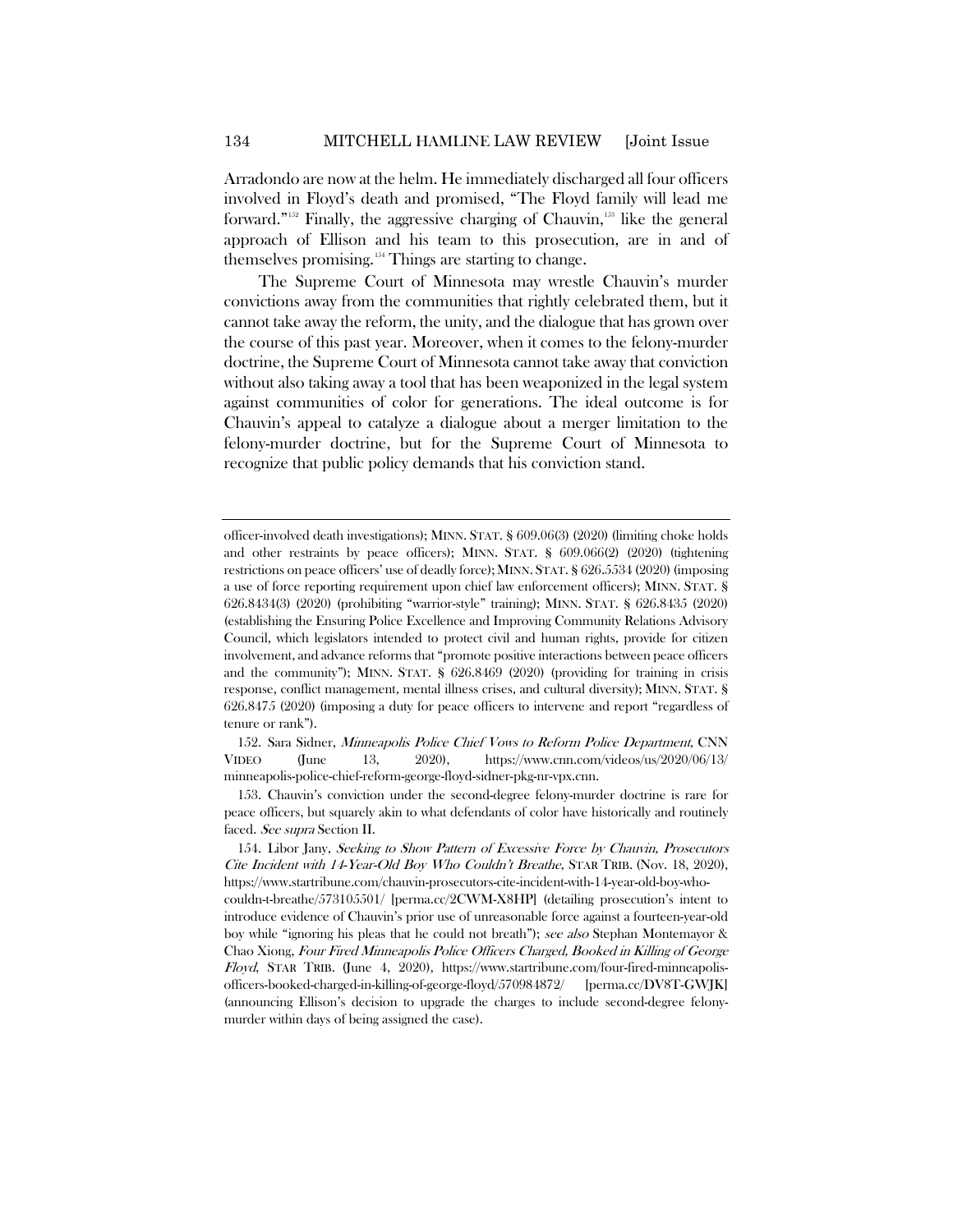There is momentum behind this outcome. The appellate posture of the Noor case illustrates Minnesota appellate courts' prism shift when it comes to killings by police generally. Although not specifically enumerated in statute, a time-honored common law requirement for Murder in the Third-Degree is that the killer's "general malice" involve "ill will" directed at someone other than "the person slain."[155](#page-25-0) The Minnesota Court of Appeals in Noor could not have been any more flagrant in disregarding the long line of binding precedent from the Supreme Court of Minnesota,<sup>[156](#page-25-1)</sup> instead holding without ambiguity that "[t]he phrase does not preclude the possibility of a third-degree murder conviction if an unintentional death is caused by an act directed at a single person."[157](#page-25-2) A bold stance this was for the Minnesota Court of Appeals, an error-correcting court not authorized to forge new policy.<sup>[158](#page-25-3)</sup> The *Noor* appellate court made this ruling knowing that it would pave the way for reinstating the Murder in the Third-Degree charge on the eve of the Chauvin trial, which was already pending voir dire.<sup>[159](#page-25-4)</sup> The intermediate appellate court's legal reasoning was strained at best. In sum, the Minnesota Court of Appeals acknowledged in Noor the overwhelming weight of binding authority, then promptly issued a ruling in

<span id="page-25-0"></span><sup>155.</sup> State v. Weltz, 193 N.W. 42, 43 (Minn. 1923) (enumerating "intentional driving of a carriage in among a crowd, or the discharging of a gun among a multitude of people" as "common illustrations") (cited in State v. Coleman, 957 N.W.2d 72, 78 (Minn. 2021)). Coleman was handed down by the Supreme Court of Minnesota as the Chauvin trial was in progress. Coleman, 957 N.W.2d at 72.

<span id="page-25-1"></span><sup>156.</sup> The Noor intermediate appellate court used tortured reasoning to reinterpret timehonored, binding case law and statutory authority. See, e.g., State v. Zumberge, 888 N.W.2d 688, 698 (Minn. 2017) ("Third-degree murder cannot occur when the defendant's actions were focused on a specific person.") (cited in State v. Noor, 955 N.W.2d 644, 654 (Minn. Ct. App. 2021)); State v. Hanson, 176 N.W.2d 607, 614–15 (Minn. 1970) (holding that Murder in the Third-Degree "occurs only where the death is caused without intent to effect the death of any person, a phrase which under our decisions excludes a situation where the animus of defendant is directed toward one person only") (cited in Noor, 955 N.W.2d at 654); State v. Lowe, 68 N.W. 1094, 1095 (Minn. 1896) ("It is, however, necessary that the act was committed without special design upon the particular person or persons with whose murder the accused is charged.") (cited in *Noor*, 955 N.W.2d at 653). See also MINN. STAT. § 645.08(2) (2018) ("[T]he singular includes the plural; and the plural, the singular[.]") (cited in Noor, 955 N.W.2d at 645) (using a mere general cannon of construction to attempt to unwrite a well-established tenet of Murder in the Third Degree). The Noor court even quotes the 1896 murder statute, emphasizing the words "design to effect the death" to argue that somehow the plain language of the century-old statute invalidates the requirement that the defendant endanger another person. See 955 N.W.2d at 655.

<span id="page-25-2"></span><sup>157.</sup> Noor, 955 N.W.2d at 656.

<sup>158.</sup> Jensen v. 1985 Ferrari, 949 N.W.2d 729, 741 n.21 (Minn. Ct. App. 2020).

<span id="page-25-4"></span><span id="page-25-3"></span><sup>159.</sup> Noor, 955 N.W.2d at 644.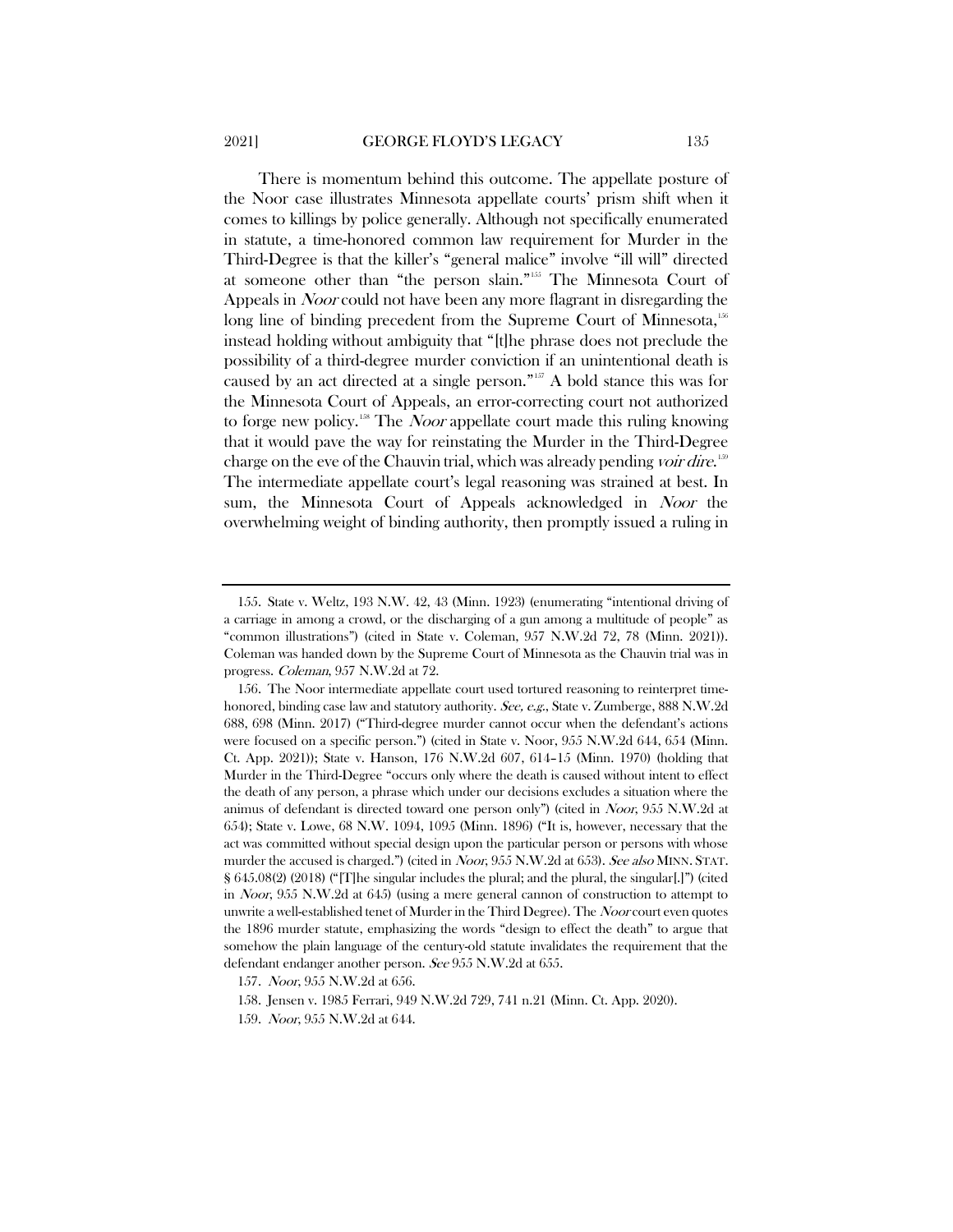direct contradiction to it. This is result-oriented reasoning at its finest, and it demonstrates just how much the cultural climate has changed.

It is significant that the Minnesota Court of Appeals was receptive to this change in cultural climate. Noor suggests that appellate courts will no longer be complacent in police abuse. As a matter of public policy, they will now instead side with those terrorized by it. On some level, this is a step in the right direction. However, it is legally nuanced. What is clear is that the holding in *Noor* seems to show the courts mirroring the growing public intolerance of police killings. Not even the Minnesota Court of Appeals is immune to the evolution George Floyd's killing has propelled this past year.

The Supreme Court of Minnesota likely will not be immune to this evolution either. It will uphold both *Noor*, when it comes to Murder in the Third-Degree, and Chauvin when it comes to Felony-Murder in the Second-Degree and Murder in the Third-Degree. It will uphold these convictions against former peace officers even though it requires making new law as it pertains to Murder in the Third-Degree, and upholding bad law, at least temporarily, as it pertains to Second-Degree Felony-Murder. To the extent that these laws implicate excessive force by police, that is probably a good thing. But the social dialogue and legal reform should not stop with the analysis of the five prosecuted Minnesota police killings in recent memory.

If the high Court does not forge new ground by adopting the merger limitation in the *Chauvin* appeal, it should be vigilant not to overlook a more appropriate case to reform the felony-murder doctrine. Instead of protecting the White former peace officer who violently betrayed the public trust, the case that ultimately propels legal reform of the felony-murder doctrine should look more like most of the convictions that have come through the system in the last forty years. These cases have borne the mark of a tragedy, but for opposite reasons: most convictions feature disenfranchised people of color as defendants. They commit assaults, do not intend to kill, and cannot hide behind a badge. These actors, though certainly not blameless, have for years received the draconian treatment that Chauvin will seek to sidestep on appeal.

The tragedy of George Floyd must not be compounded. Even if his case exposes some of the faults of the felony-murder doctrine, Chauvin does not deserve to be the agent of reform—not after what he has done to the community. The conversation must begin here, but the true reformer has yet to come forward. The time is ripe. We are reexamining police killings; now we must reexamine the weaponization of the felony-murder doctrine against disenfranchised people of color.

Prosecutors have analyzed the Chauvin case through a different lens than past police killings. Hopefully, appellate court jurists do too. Finally